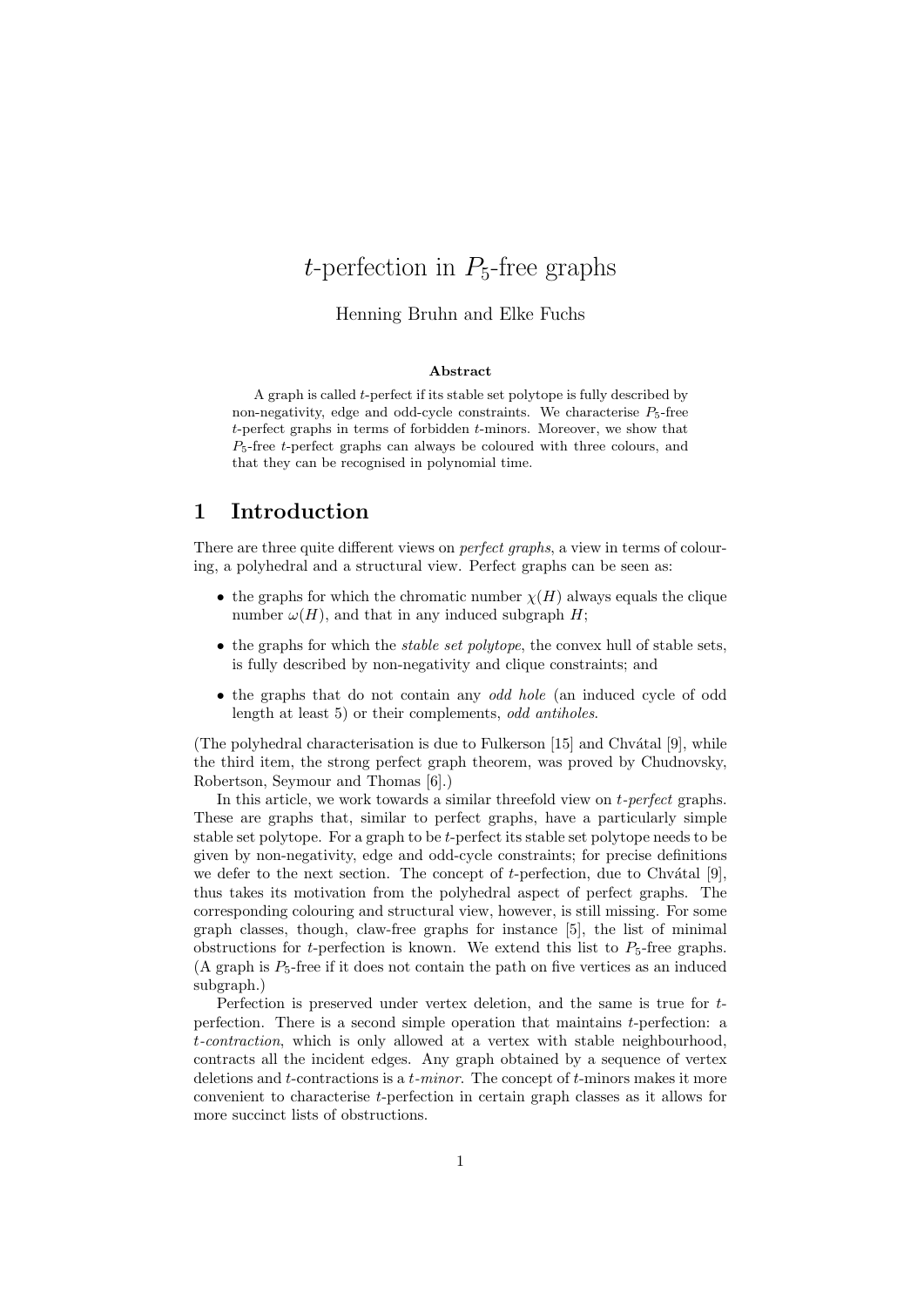For that characterisation denote by  $C_n^k$  the kth power of the n-cycle  $C_n$ , that is, the graph obtained from  $C_n$  by adding an edge between any two vertices of distance at most k in  $C_n$ . We, moreover, write  $\overline{G}$  for the complement of a graph G, and  $K_n$  for the complete graph on n vertices and  $W_n$  for the wheel with  $n+1$ vertices.

**Theorem 1.** Let G be a  $P_5$ -free graph. Then  $G$  is t-perfect if and only if it does not contain any of  $K_4$ ,  $W_5$ ,  $C_7^2$ ,  $\overline{C_{10}^2}$  or  $\overline{C_{13}^3}$  as a t-minor.

This answers a question of Benchetrit [2, p. 76].



Figure 1: Forbidden  $t$ -minors in  $P_5$ -free graphs

Excluding  $P_5$  as an induced subgraph is a serious restriction. Indeed, of the inequalities defining t-perfection only the non-negativity, edge and the 5 hole constraints remain since longer (odd) induced cycles contain an induced  $P_5$  (see next section for the definitions). Nevertheless, the class of  $P_5$ -free tperfect graphs is not entirely trivial: it contains, for instance, all blow-ups of triangles and 5-cycles, the graphs in which the vertices of a triangle or a 5-cycle are replaced by independent sets of vertices of arbitrary size.

While the main result is only about  $P_5$ -free graphs, we argue that it still provides a modest step towards an understanding of general t-perfect graphs. This step consists in new obstructions to t-perfection, see below, and in a decomposition method that works in any graph, not only  $P_5$ -free graphs, see Section 5.

The forbidden graphs Theorem 1 are minimally t-imperfect, in the sense that they are  $t$ -imperfect but any of their proper  $t$ -minors are  $t$ -perfect. Odd wheels, even Möbius ladders (see Section 3), the cycle power  $C_7^2$  and the graph  $\overline{C_{10}^2}$  are known to be minimally *t*-imperfect. The graph  $C_{13}^3$  appears here for the first time as a minimally t-imperfect graph. We prove this in Section 4, where we also present two more minimally t-imperfect graphs.

A starting point for Theorem 1 was the observation of Benchetrit [2, p. 75] that t-minors of  $P_5$ -free graphs are again  $P_5$ -free. Thus, any occurring minimally t-imperfect graph will be  $P_5$ -free, too. This helped to whittle down the list of prospective forbidden t-minors. We prove Theorem 1 in Sections 5 and 6.

A graph class in which t-perfection is quite well understood is the class of near-bipartite graphs; these are the graphs that become bipartite whenever the neighbourhood of any vertex is deleted. In the course of the proof of Theorem 1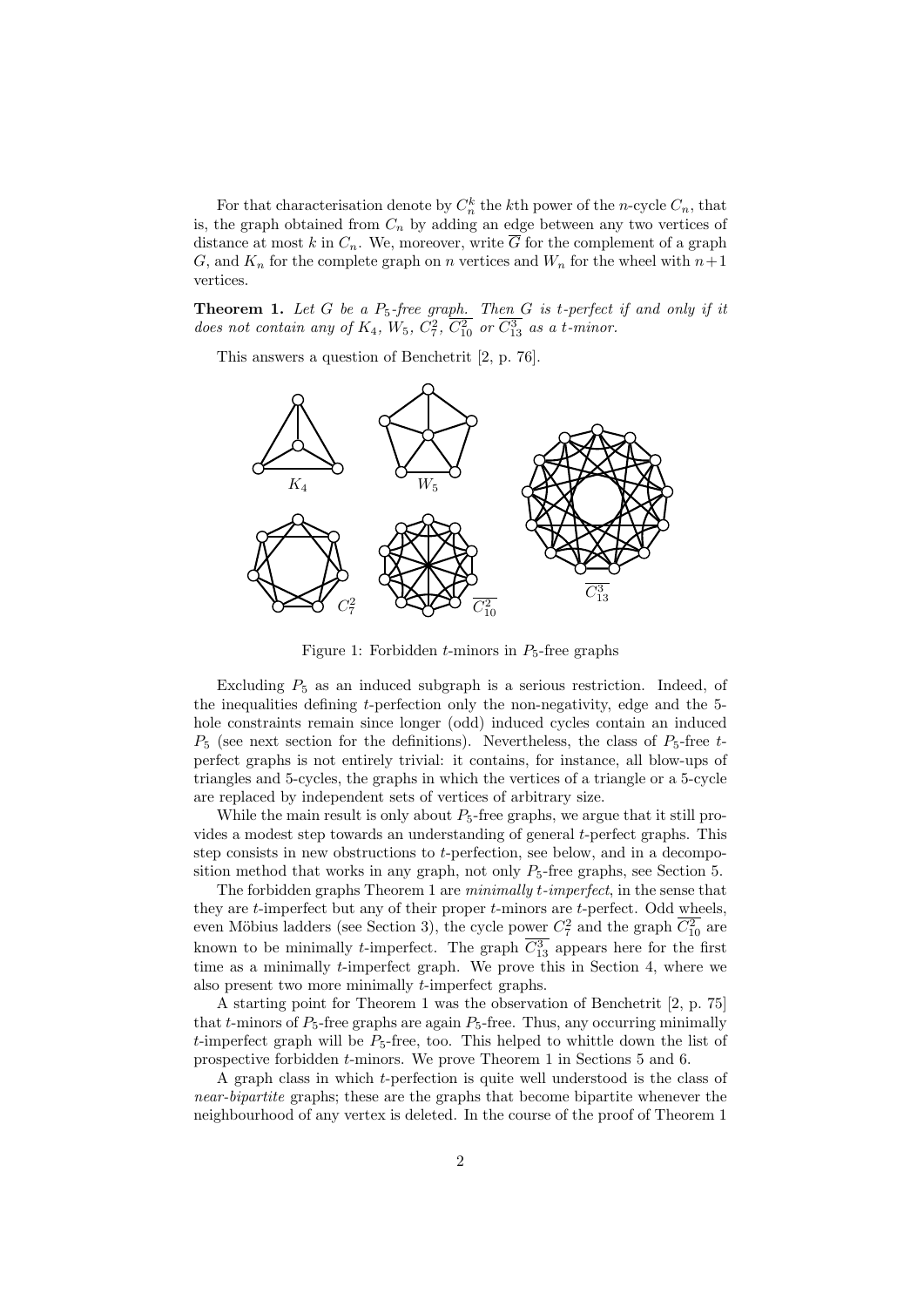we make use of results of Shepherd [26] and of Holm, Torres and Wagler [20]: together they yield a description of t-perfect near-bipartite graphs in terms of forbidden induced subgraphs. We discuss this in Section 3.

As a by-product of the proof of Theorem 1 we also obtain a polynomial-time algorithm to check for *t*-perfection in  $P_5$ -free graphs (Theorem 20).

Finally, in Section 7, we turn to the third defining aspect of perfect graphs: colouring. Shepherd and Seb<sup>"</sup> conjectured that every t-perfect graph can be coloured with four colours, which would be tight. For t-perfect  $P_5$ -graphs we show (Theorem 23) that already three colours suffice. We, furthermore, offer a conjecture that would, if true, characterise t-perfect graphs in terms of (fractional) colouring, in a way that is quite similar as for perfect graphs.

We end the introduction with a brief discussion of the literature on  $t$ -perfect graphs. A general treatment may be found in Grötschel, Lovász and Schrijver [19, Ch. 9.1] as well as in Schrijver [25, Ch. 68]. The most comprehensive source of literature references is surely the PhD thesis of Benchetrit [2]. A part of the literature is devoted to proving t-perfection for certain graph classes. For instance, Boulala and Uhry [3] established the t-perfection of series-parallel graphs. Gerards [16] extended this to graphs that do not contain an  $odd$ - $K_4$  as a subgraph (an odd- $K_4$  is a subdivision of  $K_4$  in which every triangle becomes an odd circuit). Gerards and Shepherd [17] characterised the graphs with all subgraphs  $t$ -perfect, while Barahona and Mahjoub [1] described the  $t$ -imperfect subdivisions of  $K_4$ . Wagler [29] gave a complete description of the stable set polytope of antiwebs, the complements of cycle powers. These are near-bipartite graphs that also play a prominent role in the proof of Theorem 1. See also Wagler [30] for an extension to a more general class of near-bipartite graphs. The complements of near-bipartite graphs are the quasi-line graphs. Chudnovsky and Seymour [8], and Eisenbrand, Oriolo, Stauffer and Ventura [12] determined the precise structure of the stable set polytope of quasi-line graphs. Previously, this was a conjecture of Ben Rebea [24].

Algorithmic aspects of  $t$ -perfection were also studied: Grötschel, Lovász and Schrijver [18] showed that the max-weight stable set problem can be solved in polynomial-time in t-perfect graphs. Eisenbrand et al. [11] found a combinatorial algorithm for the unweighted case.

## 2 Definitions

All the graphs in this article are finite, simple and do not have parallel edges or loops. In general, we follow the notation of Diestel [10], where also any missing elementary facts about graphs may be found.

Let  $G = (V, E)$  be a graph. The *stable set polytope*  $SSP(G) \subseteq \mathbb{R}^V$  of G is defined as the convex hull of the characteristic vectors of stable, i.e. independent, subsets of V. The characteristic vector of a subset  $S$  of the set V is the vector  $\chi_S \in \{0,1\}^V$  with  $\chi_S(v) = 1$  if  $v \in S$  and 0 otherwise. We define a second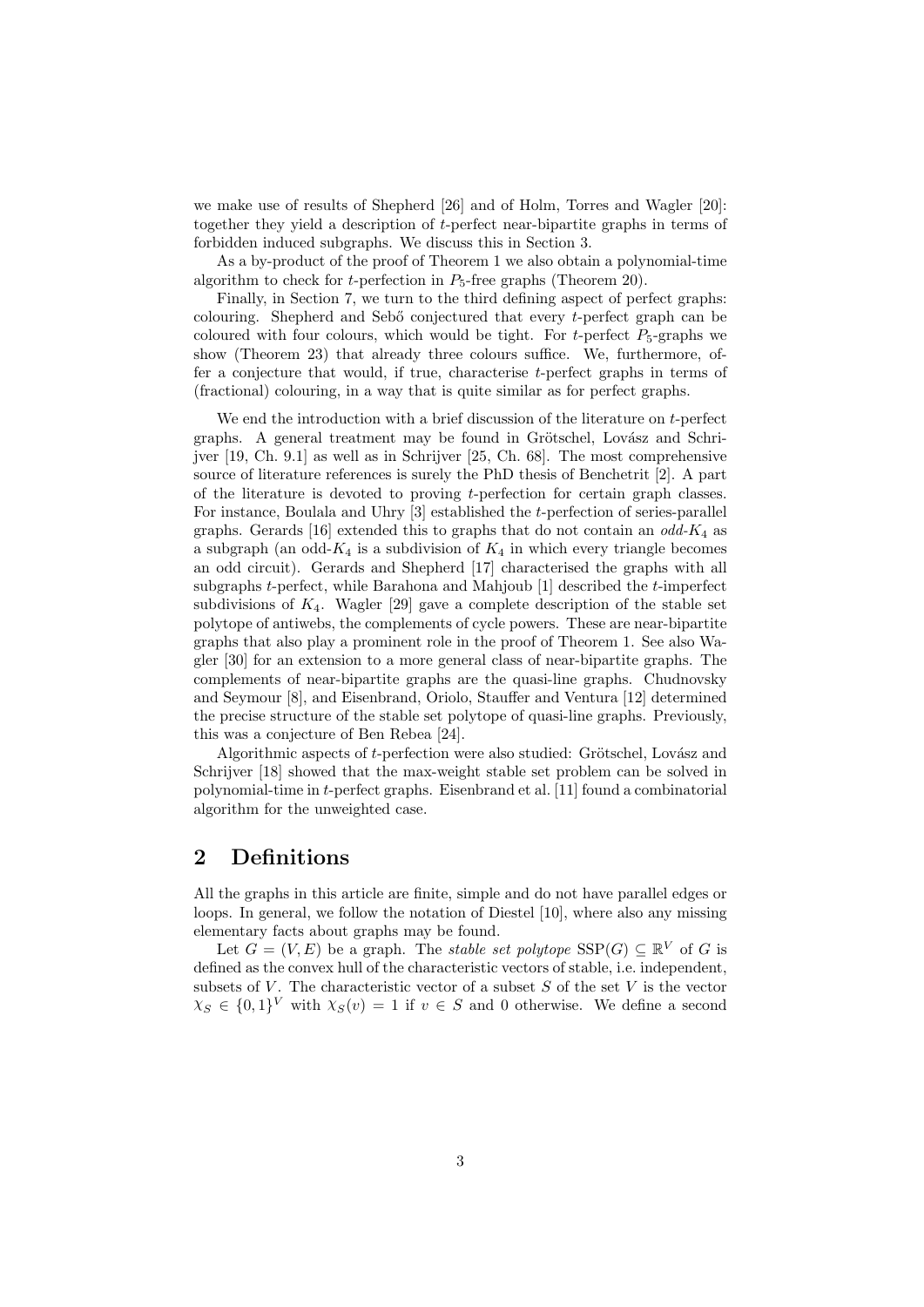polytope  $TSTAB(G) \subseteq \mathbb{R}^V$  for  $G$ , given by

$$
x \ge 0,
$$
  
\n
$$
x_u + x_v \le 1
$$
 for every edge  $uv \in E$ ,  
\n
$$
\sum_{v \in V(C)} x_v \le \left\lfloor \frac{|C|}{2} \right\rfloor
$$
 for every induced odd cycle C in G.

These inequalities are respectively known as non-negativity, edge and odd-cycle inequalities. Clearly,  $SSP(G) \subseteq TSTAB(G)$ .

Then, the graph G is called t-perfect if  $SSP(G)$  and  $TSTAB(G)$  coincide. Equivalently, G is t-perfect if and only if  $TSTAB(G)$  is an integral polytope, i.e. if all its vertices are integral vectors. It is easy to see that bipartite graphs are t-perfect. The smallest t-imperfect graph is  $K_4$ . Indeed, the vector  $\frac{1}{3}$ l lies in TSTAB $(K_4)$  but not in SSP $(K_4)$ .

It is easy to verify that vertex deletion preserves t-perfection. Another operation that keeps t-perfection was found by Gerards and Shepherd [17]: whenever there is a vertex  $v$ , so that its neighbourhood is stable, we may contract all edges incident with  $v$  simultaneously. We will call this operation a *t*-contraction  $at v$ . Any graph that is obtained from  $G$  by a sequence of vertex deletions and t-contractions is a t-minor of  $G$ . Let us point out that any t-minor of a t-perfect graph is again t-perfect.

## $3$  t-perfection in near-bipartite graphs

Part of the proof of Theorem 1 consists in a reduction to near-bipartite graphs. A graph is near-bipartite if it becomes bipartite whenever the neighbourhood of any of its vertices is deleted. We will need a characterisation of  $t$ -perfect nearbipartite graphs in terms of forbidden induced subgraphs. Fortunately, such a characterisation follows immediately from results of Shepherd [26] and of Holm, Torres and Wagler [20].

We need a bit of notation. Examples of near-bipartite graphs are antiwebs: an *antiweb*  $C_n^k$  is the complement of the kth power of the *n*-cycle  $C_n$ . The antiweb is *prime* if  $n \geq 2k + 2$  and  $k + 1$ , *n* are relatively prime. We simplify the notation for antiwebs  $\overline{C_n^k}$  slightly by writing  $A_n^k$  instead. Even Möbius ladders, the graphs  $A_{4t+4}^{2t}$ , are prime antiwebs; see Figure 2 for the Möbius ladder  $C_8^2$ . We view  $K_4$  alternatively as the smallest odd wheel  $W_3$  or as the smallest even Möbius ladder  $C_4^0$ . Trotter [27] found that prime antiwebs give rise to facets in the stable set polytope—we only need that prime antiwebs other than odd cycles are t-imperfect, a fact that is easier to check.

Shepherd proved:

**Theorem 2** (Shepherd [26]). Let G be a near-bipartite graph. Then G is tperfect if and only if

- (i) G contains no induced odd wheel; and
- (ii) G contains no induced prime antiweb other than possibly an odd hole.

Holm, Torres and Wagler [20] gave a neat characterisation of t-perfect antiwebs. For us, however, a direct implication of the proof of that characterisation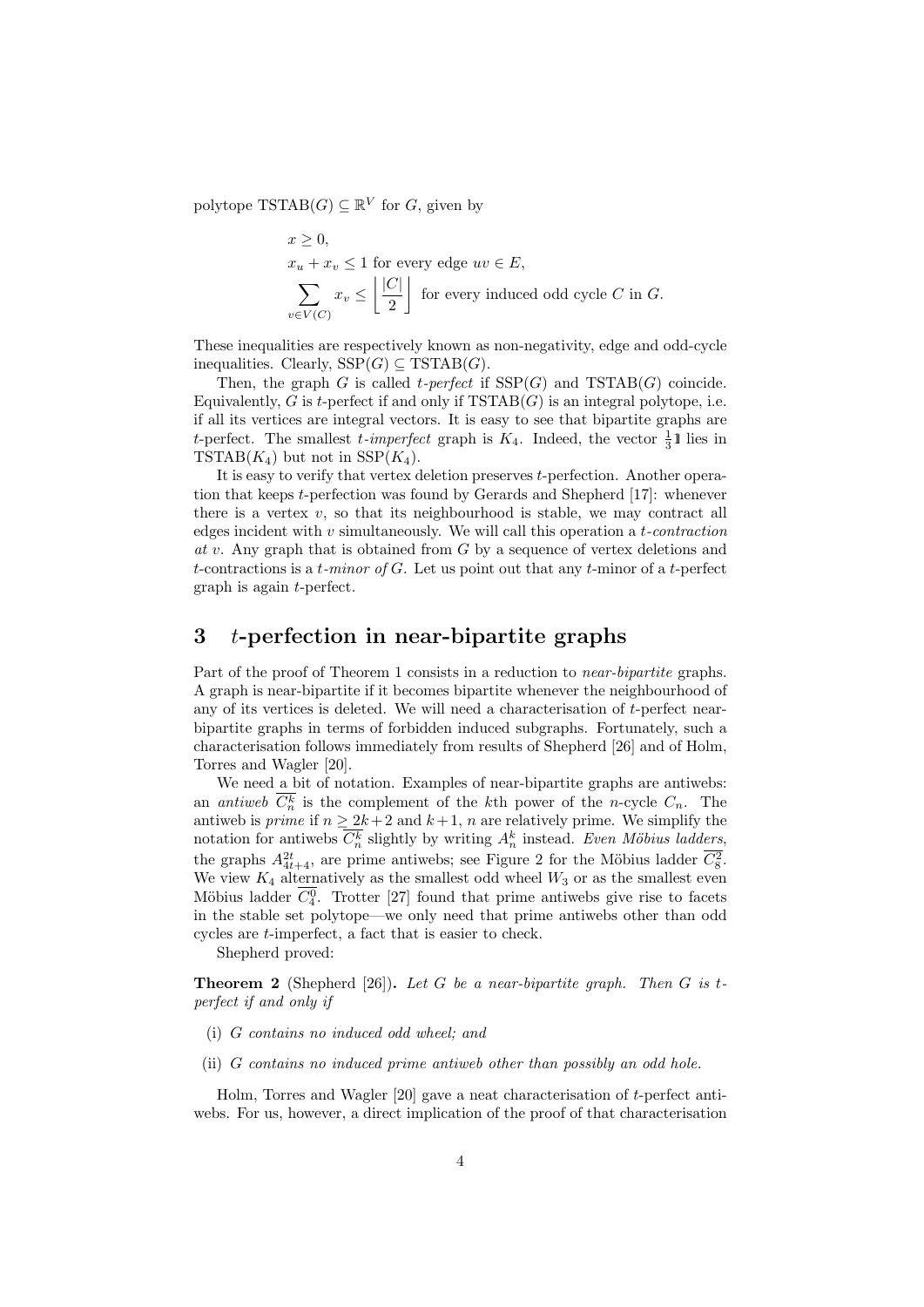

Figure 2: Two views of the Möbius ladder on 8 vertices

is more interesting: an antiweb is t-perfect if and only if it does not contain any even Möbius ladder, or any of  $A_7^1$ ,  $A_{10}^2$ ,  $A_{13}^3$ ,  $A_{13}^4$ ,  $A_{17}^4$  and  $A_{19}^7$  as an induced subgraph. We may omit  $A_{17}^4$  from that list as it contains an induced  $A_{13}^3$ . Combining the theorem of Holm et al. with Theorem 2 one obtains:

**Proposition 3.** A near-bipartite graph is t-perfect if and only if it does not contain any odd wheel, any even Möbius ladder, or any of  $A_7^1$ ,  $A_{10}^2$ ,  $A_{13}^3$ ,  $A_{13}^4$ and  $A_{19}^7$  as an induced subgraph.

# 4 Minimally t-imperfect antiwebs

Proposition 3 provides a combinatorial certificate for t-imperfection in nearbipartite graphs: any such graph either contains an odd wheel, an even Möbius ladder or one of the five graphs,  $C_7^2$ ,  $A_{10}^2$ ,  $A_{13}^3$ ,  $A_{13}^4$  and  $A_{19}^7$ , as an induced subgraph  $t$ -minor. These graphs are all  $minimally$   $t$ -imperfect, that is, they are  $t$ -imperfect but all their proper  $t$ -minors are  $t$ -perfect.

Even Möbius ladders and odd wheels, for instance, are known to be minimally t-imperfect. This follows from the result of Fonlupt and Uhry [14] that almost bipartite graphs are t-perfect; a graph is almost bipartite if it contains a vertex whose deletion renders it bipartite. It is easy to check that any proper  $t$ -minor of an even Möbius ladder or an odd wheel is almost bipartite.

All the other forbidden t-minors in Theorem 1 or Proposition 3 are minimally t-imperfect, too. That  $C_7^2$  is minimally t-imperfect is proved in [5]. There, also minimality for  $C_{10}^2$  is shown, which allows us to verify that  $A_{10}^2$  is minimally t-imperfect as well. Indeed, for this we first observe that  $A_{10}^2$  can be obtained from  $C_{10}^2$  by adding diagonals of the underlying 10-cycle. The second necessary observation is that any two vertices directly opposite in the 10-cycle form a so called *odd pair*: any induced path between them has odd length. Minimality now follows from the result of Fonlupt and Hadjar [13] that adding an edge between the vertices of an odd pair preserves t-perfection.

In this section, we prove that  $A_{13}^3$ ,  $A_{13}^4$  and  $A_{19}^7$  are minimally *t*-imperfect, which was not observed before. As prime antiwebs these are *t*-imperfect. This follows from Theorem 2 but can also be seen directly by observing that the vector  $x \equiv \frac{1}{3}$  lies in TSTAB but not in SSP for any of the three graphs.

To show that the graphs are minimally t-imperfect, it suffices to consider the t-minors obtained from a single vertex deletion or from a single t-contraction. If these are  $t$ -perfect then the antiweb is minimally  $t$ -imperfect.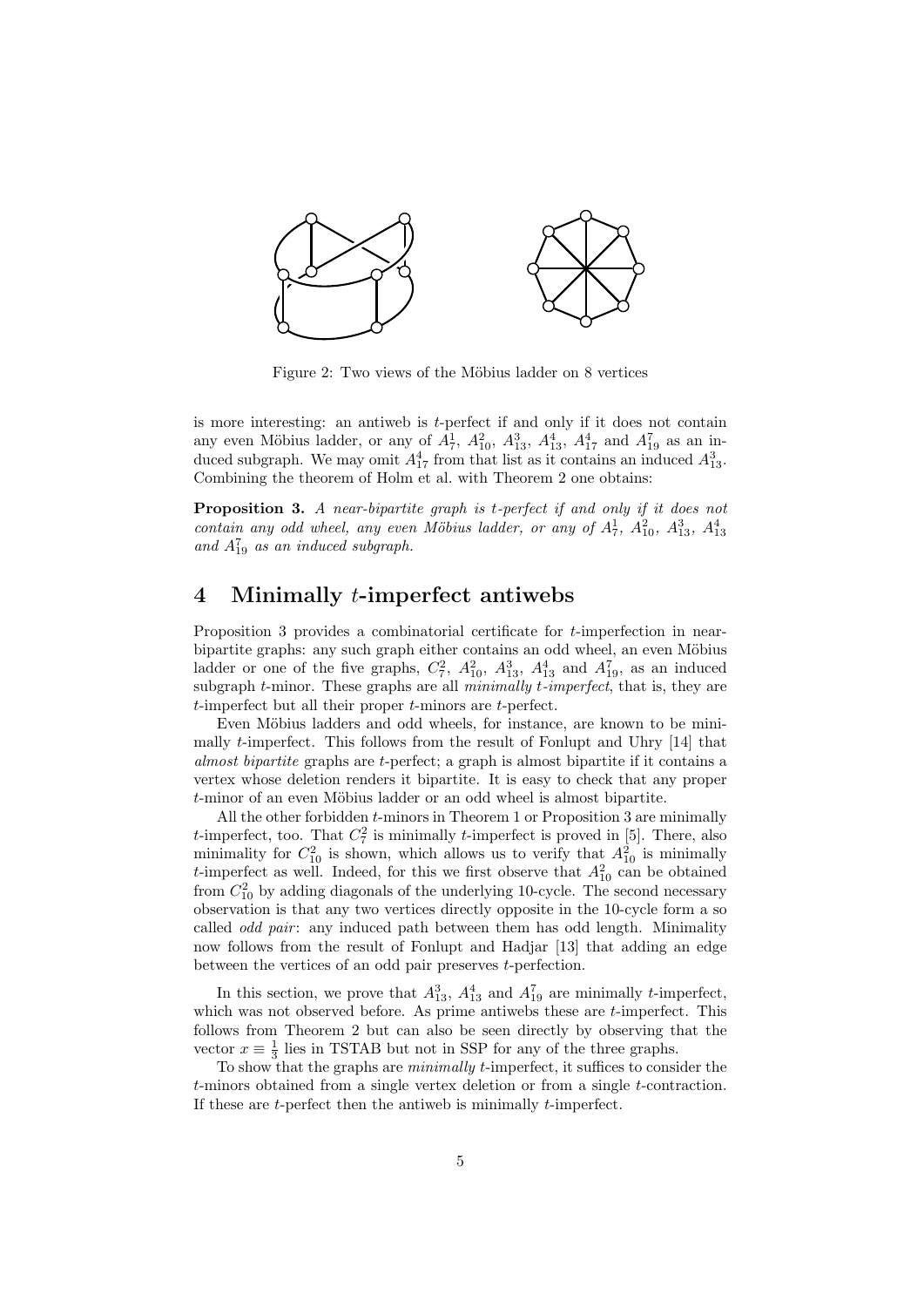Trotter gave necessary and sufficient conditions when an antiweb contains another antiweb:

**Theorem 4** (Trotter [27]).  $A_{n'}^{k'}$  is an induced subgraph of  $A_n^k$  if and only if

$$
n(k'+1) \ge n'(k+1) \text{ and } nk' \le n'k.
$$

We fix the vertex set of any antiweb  $A_n^k$  to be  $\{0, 1, \ldots, n-1\}$ , so that ij is an edge of  $A_n^k$  if and only if  $|i - j|$  mod  $n > k$ .

**Proposition 5.** The antiweb  $A_{13}^3$  is minimally t-imperfect.

*Proof.* For  $A_{13}^3$  to be minimally *t*-imperfect, every proper *t*-minor  $A_{13}^3$  needs to be *t*-perfect. As no vertex of  $A_{13}^3$  has a stable neighbourhood, any proper t-minor is a t-minor of a proper induced subgraph  $H$  of  $A_{13}^3$ . Thus, it suffices to show that any such  $H$  is t-perfect.

By Proposition 3, H is t-perfect unless it contains an odd wheel or one of  $A_7^1$ ,  $A_8^2$  or  $A_{10}^2$  as an induced subgraph. Since the neighbourhood of every vertex is stable,  $H$  cannot contain any wheel. For the other graphs, we check the inequalities of Theorem 4 and see that none can be contained in  $H$ . Thus,  $H$  is t-perfect and  $A_{13}^3$  therefore minimally t-imperfect.  $\Box$ 



Figure 3: Antiweb  $A_{13}^4$ , and its *t*-minor obtained by a *t*-contraction at 0

#### **Proposition 6.** The antiweb  $A_{13}^4$  is minimally t-imperfect.

*Proof.* By Proposition 3, any proper induced subgraph of  $A_{13}^4$  that is t-imperfect contains one of  $A_7^1$ ,  $A_8^2$ , or  $A_{10}^2$  as an induced subgraph; note that  $A_{13}^4$  does not contain odd wheels. However, routine calculation and Theorem 4 show that  $A_{13}^4$ contains neither of these. Therefore, deleting any vertex in  $A_{13}^4$  always results in a t-perfect graph.

It remains to consider the graphs obtained from  $A_{13}^4$  by a single *t*-contraction. By symmetry, it suffices check whether the graph  $H$  obtained by  $t$ -contraction at 0 is t-perfect; see Figure 3. Denote by  $\tilde{0}$  the new vertex that resulted from the contraction.

The graph  $H$  is still near-bipartite and still devoid of odd wheels. Thus, by Proposition 3, it is t-perfect unless it contains  $A_7^1$  and  $A_8^2$  as an induced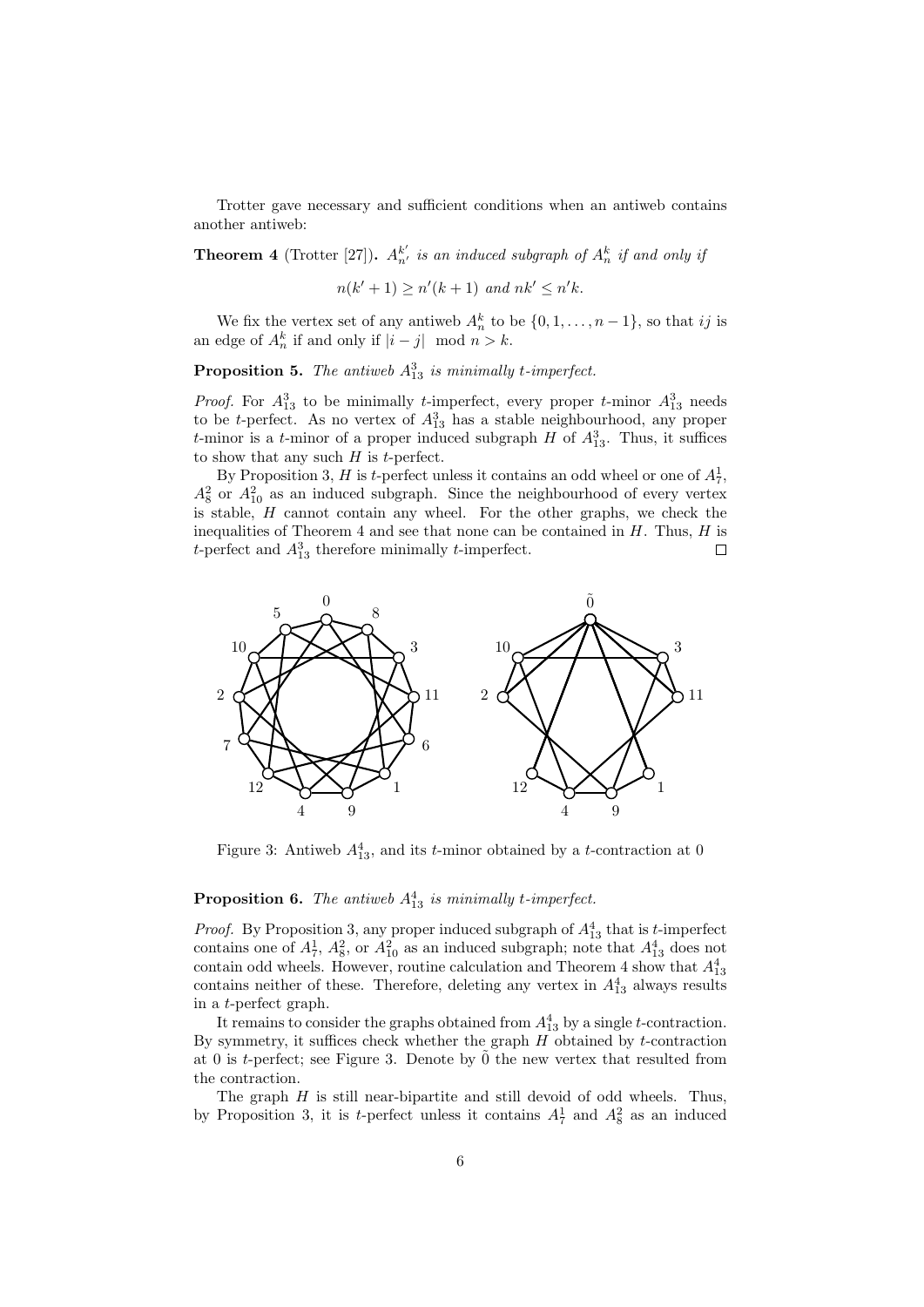subgraph—all the t-imperfect antiwebs of Proposition 3 are too large for the nine-vertex graph H.

Now,  $A_7^1$  is 4-regular but H only contains five vertices of degree at least 4. Similarly,  $A_8^2$  is 3-regular but two of the nine vertices of H, namely 1 and 12, have degree 2. We see that neither of the two antiwebs can be contained in  $H$ , so that H is t-perfect and, thus,  $A_{13}^4$  minimally t-imperfect. С



Figure 4: Antiweb  $A_{19}^7$ , and its *t*-minor obtained by *t*-contraction at 0

#### **Proposition 7.** The antiweb  $A_{19}^7$  is minimally t-imperfect.

*Proof.* We claim that any proper induced subgraph of  $A_{19}^7$  is *t*-perfect. Indeed, as  $A_{19}^7$  does not contain any induced odd wheel, this follows from Proposition 3, unless  $A_{19}^7$  contains one of  $A_7^1$ ,  $A_8^2$ ,  $A_{10}^2$ ,  $A_{12}^4$ ,  $A_{13}^3$ ,  $A_{13}^4$ , or  $A_{16}^6$  as an induced subgraph. We can easily verify with Theorem 4 that this is not the case.

It remains to check that any *t*-contraction in  $A_{19}^7$  yields a *t*-perfect graph, too. By symmetry, we may restrict ourselves to a  $t$ -contraction at the vertex 0. Let H be the resulting graph, and let  $\tilde{0}$  be the new vertex; see Figure 4.

The graph  $H$  is a near-bipartite graph on 15 vertices. It does not contain any odd wheel as an induced subgraph. Thus, by Proposition 3,  $H$  is  $t$ -perfect unless it has an induced subgraph A that is isomorphic to a graph in

$$
\mathcal{A} := \{A_7^1, A_8^2, A_{10}^2, A_{12}^4, A_{13}^3, A_{13}^4\}.
$$

Since this is not the case for  $A_{19}^7$ , we may assume that  $\tilde{0} \in V(A)$ .

Note that the graphs  $A_7^1$ ,  $A_{10}^2$ ,  $A_{13}^3$  and  $A_{13}^4$  have minimum degree at least 4. Yet,  $\ddot{0}$  has only two neighbours of degree 4 or more (namely, 3 and 16). Thus, neither of these four antiwebs can occur as an induced subgraph in H.

It remains to consider the case when  $H$  contains an induced subgraph  $A$  that is isomorphic to  $A_8^2$  or to  $A_{12}^4$ , both of which are 3-regular graphs. In particular, A is then contained in  $H' = H - \{1, 18\}$  as the vertices 1 and 18 have degree 2.

As  $H'$  has only 13 vertices, A cannot be isomorphic to  $A_{12}^4$  since deleting any single vertex of  $H'$  never yields a 3-regular graph. That leaves only  $A = A_8^2$ .

Since  $A_8^2$  is 3-regular, we need to delete exactly one of the four neighbours of  $\tilde{0}$  in H'. Suppose this is the vertex 3. Then, 12 has degree 2 and thus cannot be part of A. Deleting 12 as well leads to vertex 2 having degree 2, which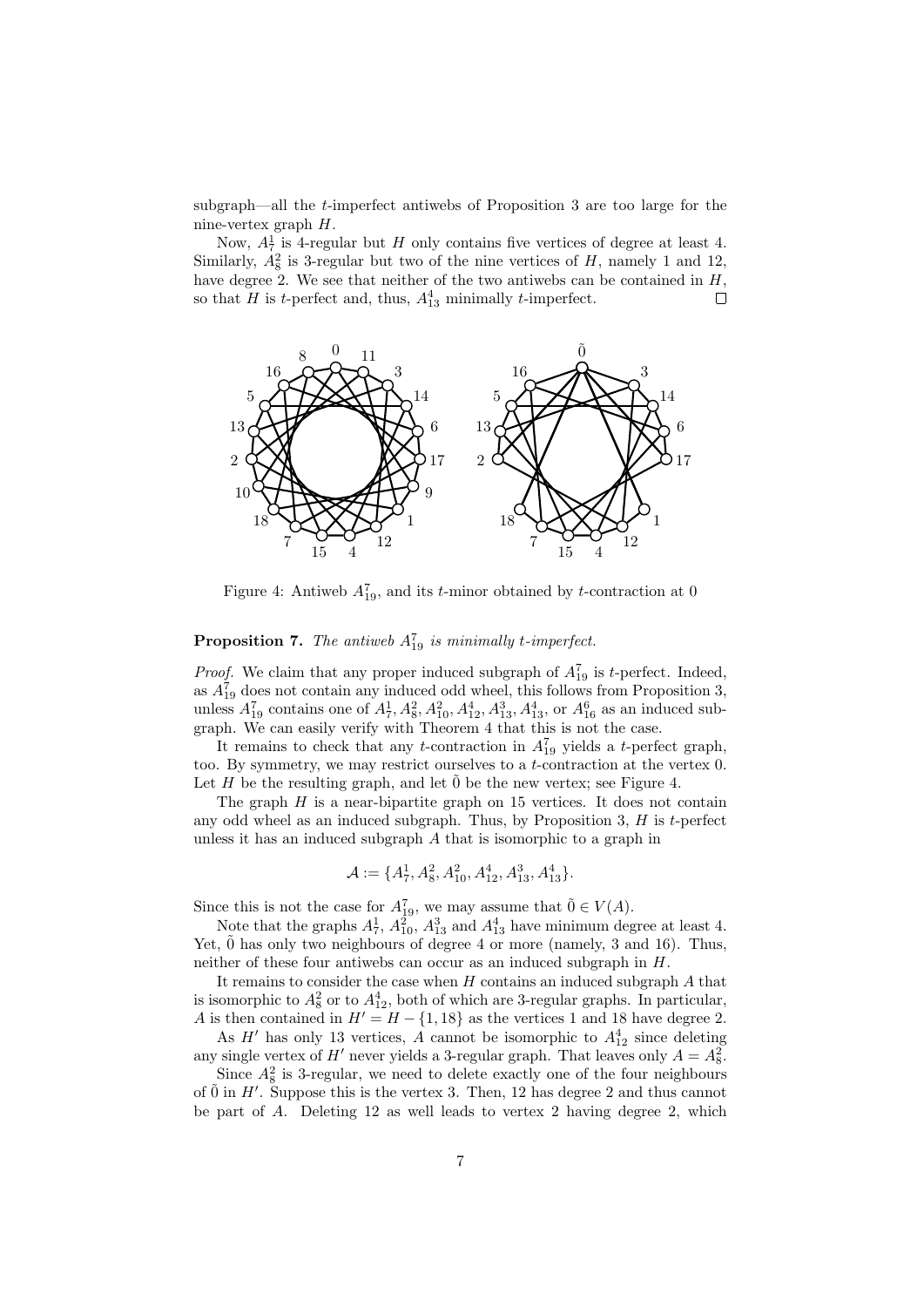thereby is also excluded from A. This, however, is impossible as 2 is one of the three remaining neighbours of 0.

By symmetry, we may therefore assume that the neighbours of  $\tilde{0}$  in A are precisely 2, 3, 16. That 17 is not part of A entails that the vertex 7 has degree 2 and thus cannot lie in A either. Then, however,  $16 \in V(A)$  has degree 2 as well, which is impossible. Г

### 5 Harmonious cutsets

We investigate the structure of minimally *t*-imperfect graphs, whether they are  $P_5$ -free or not. We hope this more general setting might prove useful in subsequent research.

A structural feature that may never appear in a minimally t-imperfect graph G is a *clique separator*: any clique K of G so that  $G - K$  is not connected.

**Lemma 8** (Chvátal [9]; Gerards [16]). No minimally t-imperfect graph contains a clique separator.

A generalisation of clique separators was introduced by Chudnovsky et al. [7] in the context of colouring  $K_4$ -free graphs without odd holes. A tuple  $(X_1, \ldots, X_s)$ of disjoint subsets of the vertex set of a graph  $G$  is  $G$ -harmonious if

- any induced path with one endvertex in  $X_i$  and the other in  $X_j$  has even length if and only if  $i = j$ ; and
- if  $s \geq 3$  then  $X_1, \ldots, X_s$  are pairwise complete to each other.

A pair of subgraphs  $\{G_1, G_2\}$  of  $G = (V, E)$  is a separation of G if  $V(G_1) \cup$  $V(G_2) = V$  and G has no edge between  $V(G_1) \setminus V(G_2)$  and  $V(G_2) \setminus V(G_1)$ . If both  $V(G_1)\backslash V(G_2)$  and  $V(G_2)\backslash V(G_1)$  are non-empty, the separation is proper.

A vertex set  $X$  is called a *harmonious cutset* if there is a proper separation  $(G_1, G_2)$  of G so that  $X = V(G_1) \cap V(G_2)$  and if there exists a partition  $X =$  $(X_1, \ldots, X_s)$  so that  $(X_1, \ldots, X_s)$  is G-harmonious.

We prove:

Lemma 9. If a t-imperfect graph contains a harmonious cutset then it also contains a proper induced subgraph that is t-imperfect. In particular, no minimally t-imperfect graph admits a harmonious cutset.

For the proof we need a bit of preparation.

**Lemma 10.** Let  $S_1 \subsetneq \ldots \subsetneq S_k$  and  $T_1 \subsetneq \ldots \subsetneq T_\ell$  be nested subsets of a finite set V. Let  $\sigma := \sum_{i=1}^k \lambda_i X_{S_i}$  and  $\tau := \sum_{j=1}^{\ell} \mu_j X_{T_j}$  be two convex combinations in  $\mathbb{R}^V$  with non-zero coefficients. If  $\sigma = \tau$  then  $k = \ell, \lambda_i = \mu_i$  and  $S_i = T_i$  for all  $i = 1, \ldots, k$ .

The lemma is not new. It appears in the context of submodular functions, where it may be seen to assert that the *Lovász extension* of a set-function is well-defined; see Lovász [21]. For the sake of completeness, we give a proof here.

*Proof.* By allowing  $\lambda_1$  and  $\mu_1$  to be 0, we may clearly assume that  $S_1 = \emptyset = T_1$ . Moreover, if two elements  $u, v \in V$  always appear together in the sets  $S_i, T_j$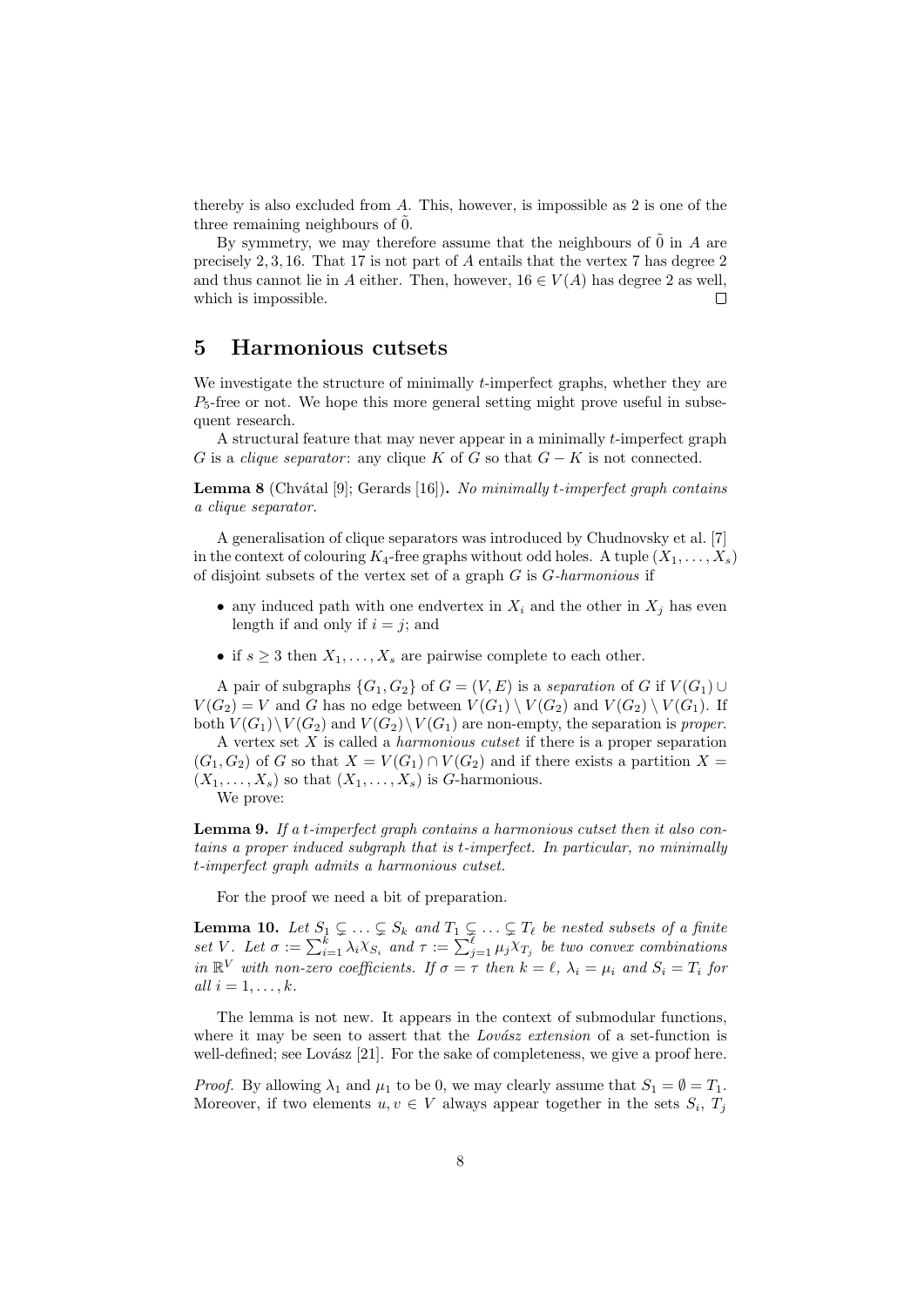then we may omit one of  $u, v$  from all the sets. So, in particular, we may assume  $S_2$  and  $T_2$  to be singleton-sets.

Let s be the unique element of  $S_2$ . Then  $\sum_{i=2}^{k} \lambda_i = \sigma_s = \tau_s \leq \sum_{j=2}^{\ell} \mu_j$ . By symmetry, we also get  $\sum_{i=2}^{k} \lambda_i \geq \sum_{j=2}^{\ell} \mu_j$ , and thus we have equality. We deduce that  $T_2 = \{s\}$ , and that  $\lambda_1 = \mu_1$  as  $\lambda_1 = 1 - \sum_{i=2}^k \lambda_i = 1 - \sum_{j=2}^\ell \mu_j = \mu_1$ . Then

$$
(\lambda_1 + \lambda_2) \chi_{S_1} + \sum_{i=3}^k \lambda_i \chi_{S_i \setminus \{s\}} = (\mu_1 + \mu_2) \chi_{T_1} + \sum_{j=3}^\ell \mu_j \chi_{T_j \setminus \{s\}}
$$

are two convex combinations. Induction on  $|S_k|$  now finishes the proof, where we also use that  $\lambda_1 = \mu_1$ .  $\Box$ 

**Lemma 11.** Let G be a graph, and let  $(X, Y)$  be a G-harmonious tuple (with possibly  $X = \emptyset$  or  $Y = \emptyset$ ). If  $S_1, \ldots, S_k$  are stable sets then there are stable sets  $S'_1, \ldots, S'_k$  so that

- (i)  $S'_1 \cap X \subseteq \ldots \subseteq S'_k \cap X;$
- (ii)  $S'_1 \cap Y \supseteq \ldots \supseteq S'_k \cap Y$ ; and
- (iii)  $\sum_{i=1}^{k} \chi_{S_i'} = \sum_{i=1}^{k} \chi_{S_i}.$

Proof. We start with two easy claims. First:

For any two stable sets S, T there are stable sets S' and T' such  
that 
$$
\chi_S + \chi_T = \chi_{S'} + \chi_{T'}
$$
 and S'  $\cap$  X  $\subseteq$  T'  $\cap$  X. (1)

Indeed, assume there is an  $x \in (S \cap X) \setminus T$ . Denote by K the component of the induced graph  $G[S \cup T]$  that contains x, and consider the symmetric differences  $\tilde{S} = \tilde{S} \triangle K$  and  $\tilde{T} = T \triangle K$ . Clearly,  $\chi_S + \chi_T = \chi_{\tilde{S}} + \chi_{\tilde{T}}$ . Moreover, K meets X only in S as otherwise K would contain an induced  $x-(T \cap X)$  path, which then has necessarily odd length. This, however, is impossible as  $(X, Y)$ is G-harmonious. Therefore,  $x \notin \widetilde{S} \cap X \subset S \cap X$ . By repeating this exchange argument for any remaining  $x' \in (\tilde{S} \cap X) \setminus \tilde{T}$ , we arrive at the desired stable sets  $S'$  and  $T'$ . This proves  $(1)$ .

We need a second, similar assertion:

For any two stable sets 
$$
S, T
$$
 with  $S \cap X \subseteq T \cap X$  there are stable  
sets  $S'$  and  $T'$  such that  $\chi_S + \chi_T = \chi_{S'} + \chi_{T'}, S' \cap X = S \cap X$  (2)  
and  $S' \cap Y \supseteq T' \cap Y$ .

To see this, assume there is a  $y \in (T \cap Y) \setminus S$ , and let K be the component of  $G[S \cup T]$  containing y, and set  $\tilde{S} = S \triangle K$  and  $\tilde{T} = T \triangle K$ . The component K may not meet  $T \cap X$ , as then it would contain an induced  $y-(T \cap X)$  path. This path would have even length, contradicting the definition of a G-harmonious tuple. As above, we see, moreover, that  $K$  meets  $Y$  only in  $T$ ; otherwise there would be an induced odd  $y-(S \cap Y)$  path, which is impossible. Thus,  $\tilde{S}$ ,  $\tilde{T}$ satisfy the first two conditions we want to have for  $S', T'$ , while  $(\tilde{T} \cap Y) \setminus \tilde{S}$  is smaller than  $(T \cap Y) \setminus S$ . Again repeating the argument yields  $S', T'$  as desired. This proves (2).

We now apply (1) iteratively to  $S_1$  (as S) and each of  $S_2, \ldots, S_k$  (as T) in order to obtain stable sets  $R_1, \ldots, R_k$  with  $R_1 \cap X \subseteq R_i \cap X$  for every  $i = 2, \ldots, k$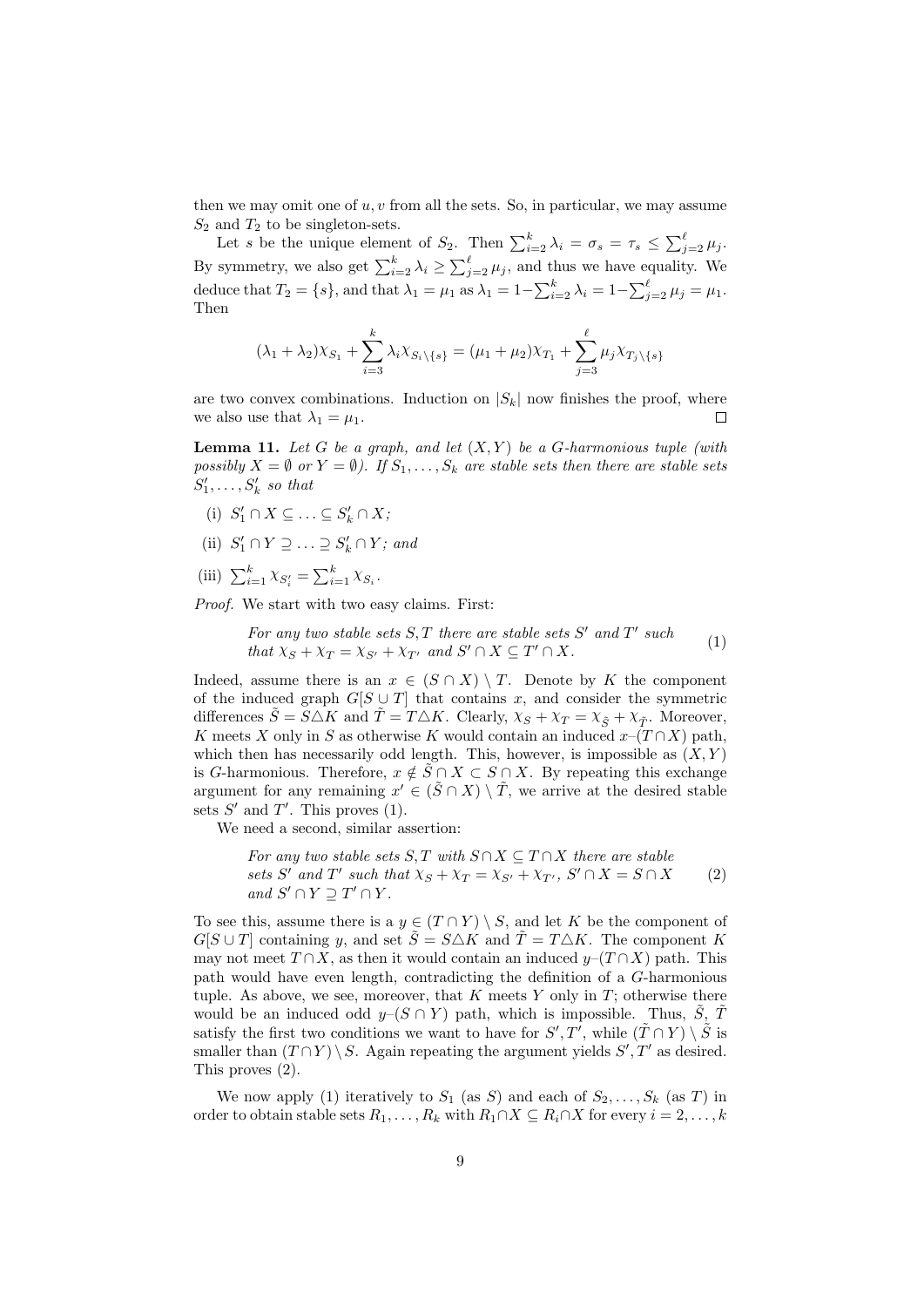and  $\sum_{i=1}^{k} \chi_{S_i} = \sum_{i=1}^{k} \chi_{R_i}$ . We continue applying (1), first to  $R_2$  and each of  $R_3, \ldots, R_k$ , then to the resulting  $R'_3$  and each of  $R'_4, \ldots, R'_k$  and so on, until we arrive at stable sets  $T_1, \ldots, T_k$  with  $\sum_{i=1}^k \chi_{S_i} = \sum_{i=1}^k \chi_{T_i}$  that are nested on  $X: T_1 \cap X \subseteq \ldots \subseteq T_k \cap X$ .

In a similar way, we use  $(2)$  to force the stable sets to become nested on Y as well. First, we apply (2) to  $T_1$  (as S) and to each of  $T_2, \ldots, T_k$  (as T), then to the resulting  $T'_3$  and each of  $T'_4, \ldots, T'_k$ , and so on. Proceeding in this manner, we obtain the desired stable sets  $S'_1, \ldots, S'_k$ .

**Lemma 12.** Let  $(G_1, G_2)$  be a proper separation of a graph G so that  $X =$  $V(G_1) \cap V(G_2)$  is a harmonious cutset. Let  $z \in \mathbb{Q}^{V(G)}$  be so that  $z|_{G_1} \in \text{SSP}(G_1)$ and  $z|_{G_2} \in \text{SSP}(G_2)$ . Then  $z \in \text{SSP}(G)$ .

The lemma generalises the result by Chudnovsky et al. [7] that  $G = G_1 \cup G_2$ is 4-colourable if  $G_1$  and  $G_2$  are 4-colourable.

*Proof of Lemma 12.* Let  $(X_1, \ldots, X_s)$  be a G-harmonious partition of X. As  $z|_{G_j} \in \text{SSP}(G_j)$ , for  $j = 1, 2$ , we can express  $z|_{G_1}$  as a convex combination of stable sets  $S_1, \ldots, S_m$  of  $G_1$ , and  $z|_{G_2}$  as a convex combination of stable sets  $T_1, \ldots, T_{m'}$  of  $G_2$ . Since z is a rational vector, we may even assume that

$$
z|_{G_1} = \frac{1}{m} \sum_{i=1}^{m} \chi_{S_i}
$$
 and  $z|_{G_2} = \frac{1}{m} \sum_{i=1}^{m} \chi_{T_i}$ .

Indeed, this can be achieved by repeating stable sets.

We first treat the case when  $s \leq 2$ . If  $s = 1$ , then set  $X_2 = \emptyset$ , so that whenever  $s \leq 2$ , we have  $X = X_1 \cup X_2$ .

Using Lemma 11, we find stable sets  $S'_1, \ldots, S'_m$  of  $G_1$  so that  $z|_{G_1} =$  $\frac{1}{m} \sum_{i=1}^{m} \chi_{S'_i}$  and

$$
S'_1 \cap X_1 \subseteq \ldots \subseteq S'_m \cap X_1, \text{ and } S'_1 \cap X_2 \supseteq \ldots \supseteq S'_m \cap X_2
$$

holds. Analogously, we obtain a convex combination  $z|_{G_2} = \frac{1}{m} \sum_{i=1}^m \chi_{T_i}$  of stable sets  $T_1', \ldots, T_m'$  of  $G_2$  that are increasingly nested on  $X_1$  and decreasingly nested on  $X_2$ .

Define  $\overline{S}_1 \subsetneq \ldots \subsetneq \overline{S}_k$  to be the distinct restrictions of the sets  $S'_i$  to  $X_1$ . More formally, let  $1 = i_1 < \ldots < i_k < i_{k+1} = m+1$  be so that

$$
\overline{S}_t = S_i' \cap X_1 \text{ for all } i_t \leq i < i_{t+1}
$$

We set, moreover,  $\lambda_t = \frac{1}{m}(i_{t+1} - i_t)$ . Equivalently,  $m\lambda_t$  is the number of  $S_i$ with  $\overline{S}_t = S'_i \cap X_1$ . Then  $z|_{X_1} = \sum_{t=1}^k \lambda_t X_{\overline{S}_t}$  is a convex combination.

We do exactly the same in  $G_2$  in order to obtain  $z|_{X_1} = \sum_{t=1}^k \mu_t X_{\overline{T}_t}$ , where the sets  $\overline{T}_t$  are the distinct restrictions of the  $T'_i$  to  $X_1$ . With Lemma 10, we deduce first that  $\overline{S}_t = \overline{T}_t$  and  $\lambda_t = \mu_t$  for all t, from which we get that

$$
S_i' \cap X_1 = T_i' \cap X_1 \text{ for all } i = 1, \dots, m.
$$

The same argument, only applied to the restrictions of  $S_i'$  and of  $T_i'$  to  $X_2$ , yields that also

$$
S_i' \cap X_2 = T_i' \cap X_2 \text{ for all } i = 1, \dots, m.
$$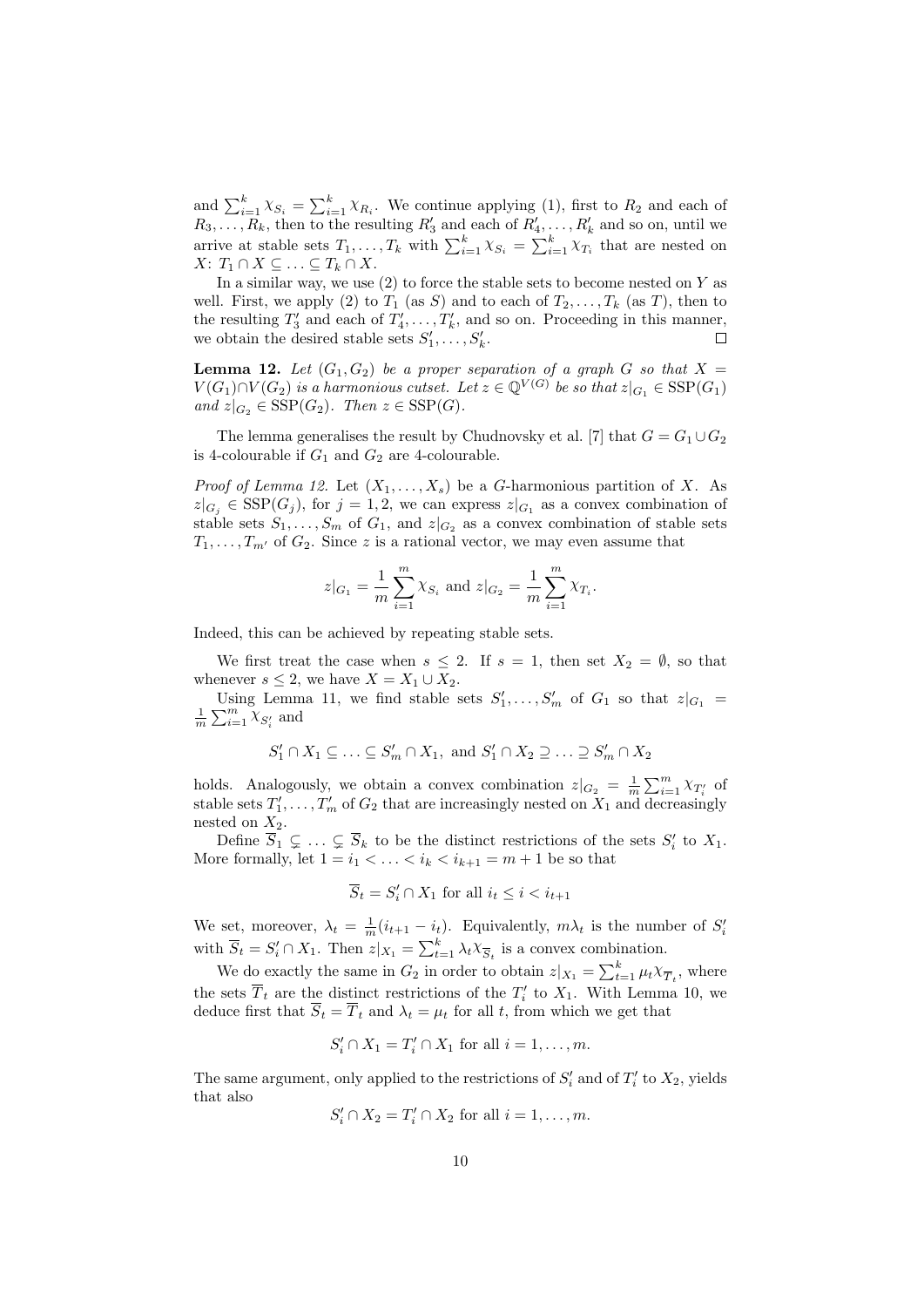Thus,  $R_i = S'_i \cup T'_i$  is, for every  $i = 1, ..., m$ , a stable set of G. Consequently,  $z = \frac{1}{m} \sum_{i=1}^{m} \chi_{R_i}$  is a convex combination of stable sets and thus a point of  $SSP(\ddot{G})$ .

It remains to treat the case when the harmonious cutset has at least three parts, that is, when  $s \geq 3$ . We claim that there are sets  $\mathcal{S}_0, \mathcal{S}_1, \ldots, \mathcal{S}_s$  of stable sets of  $G_1$  so that

- (a)  $z|_{G_1} = \frac{1}{m} \sum_{j=0}^s \sum_{S \in S_j} \chi_S$  and  $\sum_{j=0}^s |\mathcal{S}_j| = m$ ;
- (b) for  $j = 1, \ldots, s$  if  $S \in S_j$  then  $X_j \cap S$  is non-empty; and
- (c) for  $j = 0, \ldots, s$  if  $S, T \in S_j$  then  $X_j \cap S \subseteq X_j \cap T$  or  $X_j \cap S \supseteq X_j \cap T$ .
- Moreover, there are analogous sets  $\mathcal{T}_0, \mathcal{T}_1, \ldots, \mathcal{T}_s$  for  $G_2$ .

To prove the claim note first that each  $S_i$  meets at most one of the sets  $X_j$  as each two induce a complete bipartite graph. Therefore, we can partition  $\{S_1, \ldots, S_m\}$  into sets  $S'_0, \ldots, S'_s$  so that (a) and (b) are satisfied. Next, we apply Lemma 11 to each  $\mathcal{S}'_j$  and  $(X_j, \emptyset)$  in order to obtain sets  $\mathcal{S}''_j$  that satisfy (a) and (c) but not necessarily (b); property (a) still holds as Lemma 11 guarantees  $\sum_{S \in S_j'} \chi_S = \sum_{S \in S_j''} \chi_S$  for each j. If (b) is violated, then only because for some  $j \neq 0$  there is  $S \in \mathcal{S}_{j}''$  that is not only disjoint from  $X_j$  but also from all other  $X_{j'}$ . In order to repair (b) we remove all stable sets S in  $\bigcup_{j=1}^{s} S''_j$  that are disjoint from  $\bigcup_{j=1}^s X_j$  from their respective sets and add them to  $\mathcal{S}_0''$ . The resulting sets  $S_0, \overline{S_1}, \ldots, \overline{S_s}$  then satisfy (a)–(c). The proof for the  $\mathcal{T}_j$  is the same.

As a consequence of (a) and (b) it follows for  $j = 0, 1, \ldots, s$  that

$$
\sum_{S \in \mathcal{S}_j} \chi_{S \cap X_j} = m \cdot z |_{X_j} = \sum_{T \in \mathcal{T}_j} \chi_{T \cap X_j} \tag{3}
$$

Now, consider  $j \neq 0$ . Then, by (b) and (c), there is a vertex  $v \in X_j$  that lies in every  $S \in \mathcal{S}_j$ . Thus, we have  $\sum_{S \in \mathcal{S}_j} \chi_S(v) = |\mathcal{S}_j|$ .

Evaluating (3) at  $v \in X_i$ , we obtain

$$
|\mathcal{S}_j| = m \cdot z(v) = \sum_{T \in \mathcal{T}_j} \chi_T(v) \le |\mathcal{T}_j|.
$$

Reversing the roles of  $S_j$  and  $\mathcal{T}_j$ , we also get  $|\mathcal{T}_j| \leq |\mathcal{S}_j|$ , and thus that  $|\mathcal{T}_j| = |\mathcal{S}_j|$ , as long as  $j \neq 0$ . That this also holds for  $j = 0$  follows from  $m = \sum_{j=0}^{s} |\mathcal{S}_j|$  $\sum_{j=0}^{s} |\mathcal{T}_j|$ , so that we get  $m_j := |\mathcal{S}_j| = |\mathcal{T}_j|$  for every  $j = 0, 1, \ldots, s$ .

Together with (3) this implies, in particular, that

$$
\frac{1}{m_j} \sum_{S \in \mathcal{S}_j} \chi_{S \cap X_j} = \frac{1}{m_j} \sum_{T \in \mathcal{T}_j} \chi_{T \cap X_j}
$$

We may, therefore, define a vector  $y^j$  on  $V(G)$  by setting

$$
y^{j}|_{G_{1}} := \frac{1}{m_{j}} \sum_{S \in \mathcal{S}_{j}} \chi_{S} \text{ and } y^{j}|_{G_{2}} := \frac{1}{m_{j}} \sum_{T \in \mathcal{T}_{j}} \chi_{T}
$$
(4)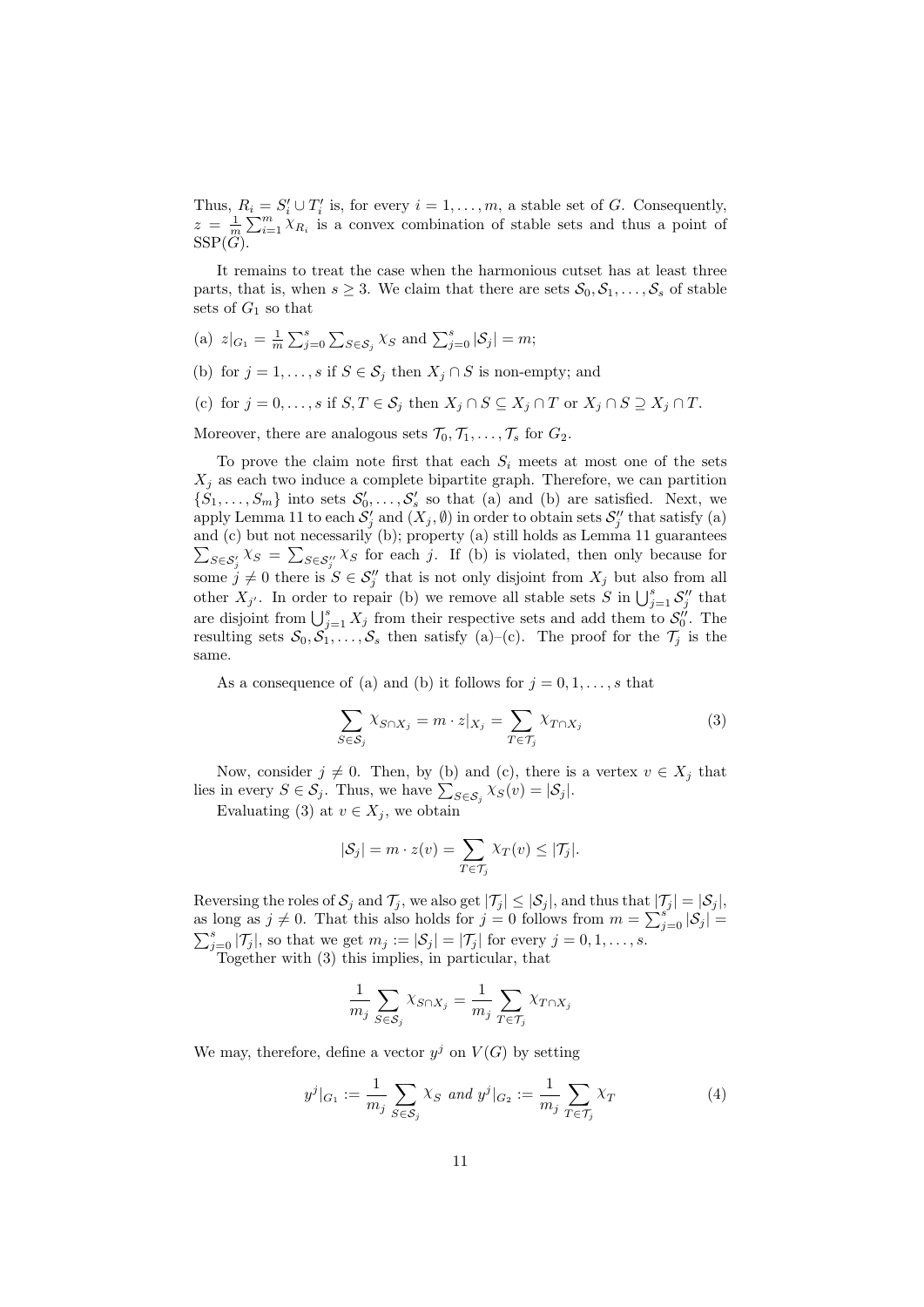For any  $j = 0, \ldots, s$ , define  $G^j = G - \bigcup_{r \neq j} X_r$ , and observe that  $X_j$  is a harmonious cutset of  $G^j$  consisting of only one part. (That is,  $X_j$  is  $G^j$ harmonious.) Moreover, as (4) shows, the restriction of  $y^j$  to  $G_1 \cap G^j$  lies in  $SSP(G_1 \cap G^j)$ , while the restriction to  $G_2 \cap G^j$  lies in  $SSP(G_2 \cap G^j)$ . Thus, we can apply the first part of this proof, when  $s \leq 2$ , in order to deduce that  $y^j \in \text{SSP}(G^j) \subseteq \text{SSP}(G)$ .

To finish the proof we observe, with (a) and (4), that

$$
z = \sum_{j=0}^{s} \frac{m_j}{m} y^j
$$

As, by (a),  $\sum_{j=0}^{s} m_j = m$ , this means that z is a convex combination of points in  $SSP(G)$ , and thus itself an element of  $SSP(G)$ .

**Corollary 13.** Let  $(G_1, G_2)$  be a proper separation of G so that  $X = V(G_1) \cap$  $V(G_2)$  is a harmonious cutset. Then G is t-perfect if and only if  $G_1$  and  $G_2$ are t-perfect.

*Proof.* Assume that  $G_1$  and  $G_2$  are t-perfect, and consider a rational point  $z \in \text{TSTAB}(G)$ . Then  $z|G_1 \in \text{SSP}(G_1)$  and  $z|G_2 \in \text{SSP}(G_2)$ , which means that Lemma 12 yields  $z \in \text{SSP}(G)$ . Since this is true for all rational z it extends to real z as well.  $\Box$ 

The corollary directly implies Lemma 9.

# 6  $P_5$ -free graphs

Let F be the set of graphs consisting of  $P_5$ ,  $K_4$ ,  $W_5$ ,  $C_7^2$ ,  $A_{10}^2$  and  $A_{13}^3$  together with the three graphs in Figure 5. Note that the latter three graphs all contain  $K_4$  as a t-minor: for (a) and (b)  $K_4$  is obtained by a t-contraction at any vertex of degree 2, while for (c) both vertices of degree 2 need to be t-contracted. In particular, every graph in  $\mathcal F$  besides  $P_5$  is *t*-imperfect. We say that a graph is  $\mathcal{F}\text{-}free$  if it contains none of the graphs in  $\mathcal F$  as an induced subgraph.



Figure 5: Three graphs that t-contract to  $K_4$ 

We prove a lemma that implies directly Theorem 1:

**Lemma 14.** Any  $F$ -free graph is t-perfect.

We first examine how a vertex may position itself relative to a 5-cycle in an  $F$ -free graph.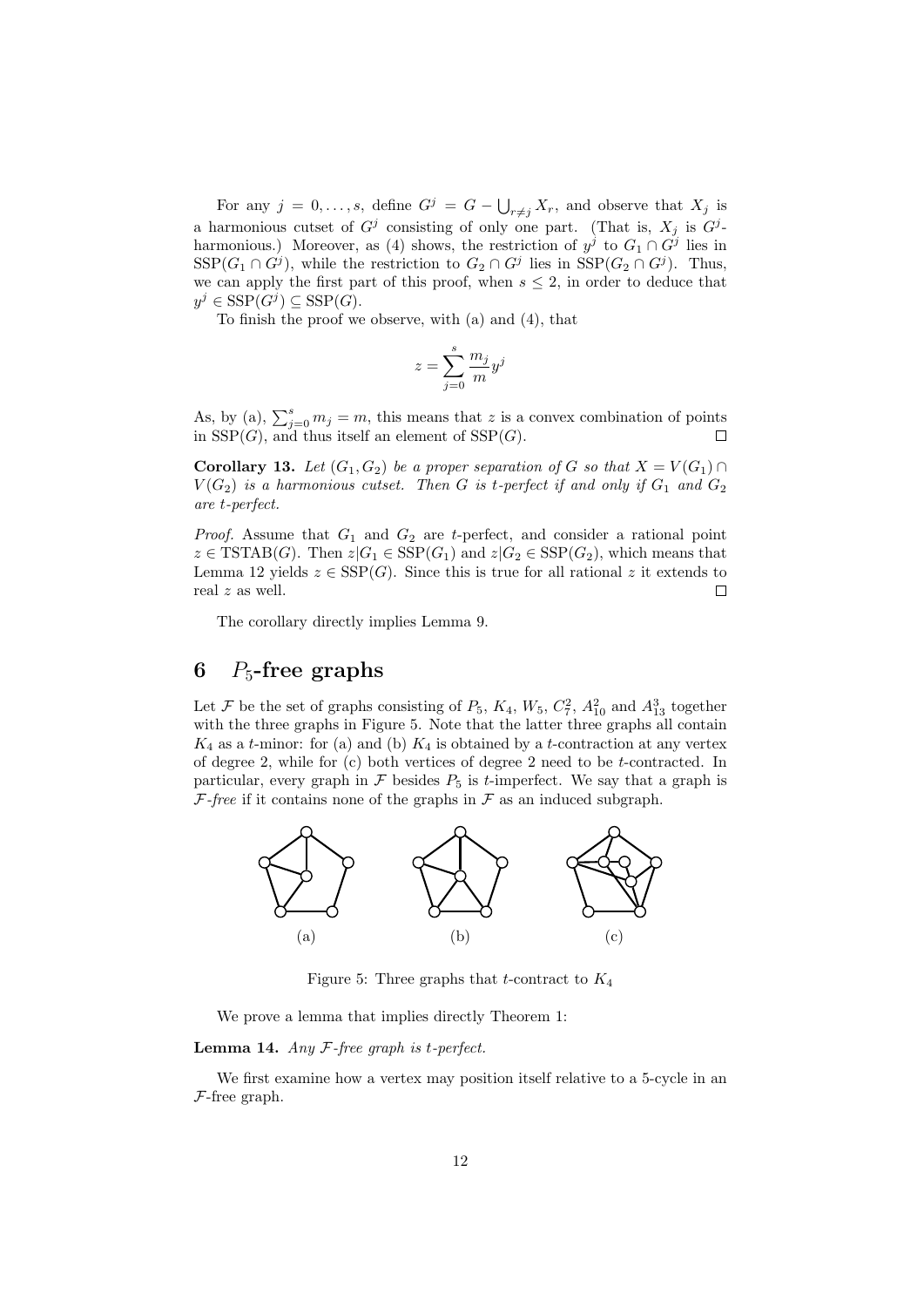**Lemma 15.** Let G be an  $F$ -free graph. If v is a neighbour of a 5-hole C in G then  $v$  has either exactly two neighbours in  $C$ , and these are non-consecutive in  $C$ ; or v has exactly three neighbours in  $C$ , and these are not all consecutive.



Figure 6: The types of neighbours of a 5-hole

Proof. See Figure 6 for the possible types of neighbours (up to isomorphy). Of these, (b) and (c) contain an induced  $P_5$ ; (e) and (g) are the same as (a) and (b) in Figure 5 and thus in  $\mathcal{F}$ ; (h) is  $W_5$ . Only (d) and (f) remain.  $\Box$ 

**Lemma 16.** Let G be an  $F$ -free graph, and let u and v be two non-adjacent vertices such that both of them have precisely three neighbours in a 5-hole C. Then u and v have either all three or exactly two non-consecutive neighbours in C in common.



Figure 7: The possible configurations of Lemma 16

*Proof.* By Lemma 15, both of  $u$  and  $v$  have to be as in (f) of Figure 6. Figure 7 shows the possible configurations of  $u$  and  $v$  (up to isomorphy). Of these, (b) is impossible as there is an induced  $P_5$ —the other two configurations (a) and (c)  $\Box$ may occur.

A subgraph H of a graph G is dominating if every vertex in  $G - H$  has a neighbour in H.

**Lemma 17.** Let  $G$  be an  $F$ -free graph. Then, either any 5-hole of  $G$  is dominating or G contains a harmonious cutset.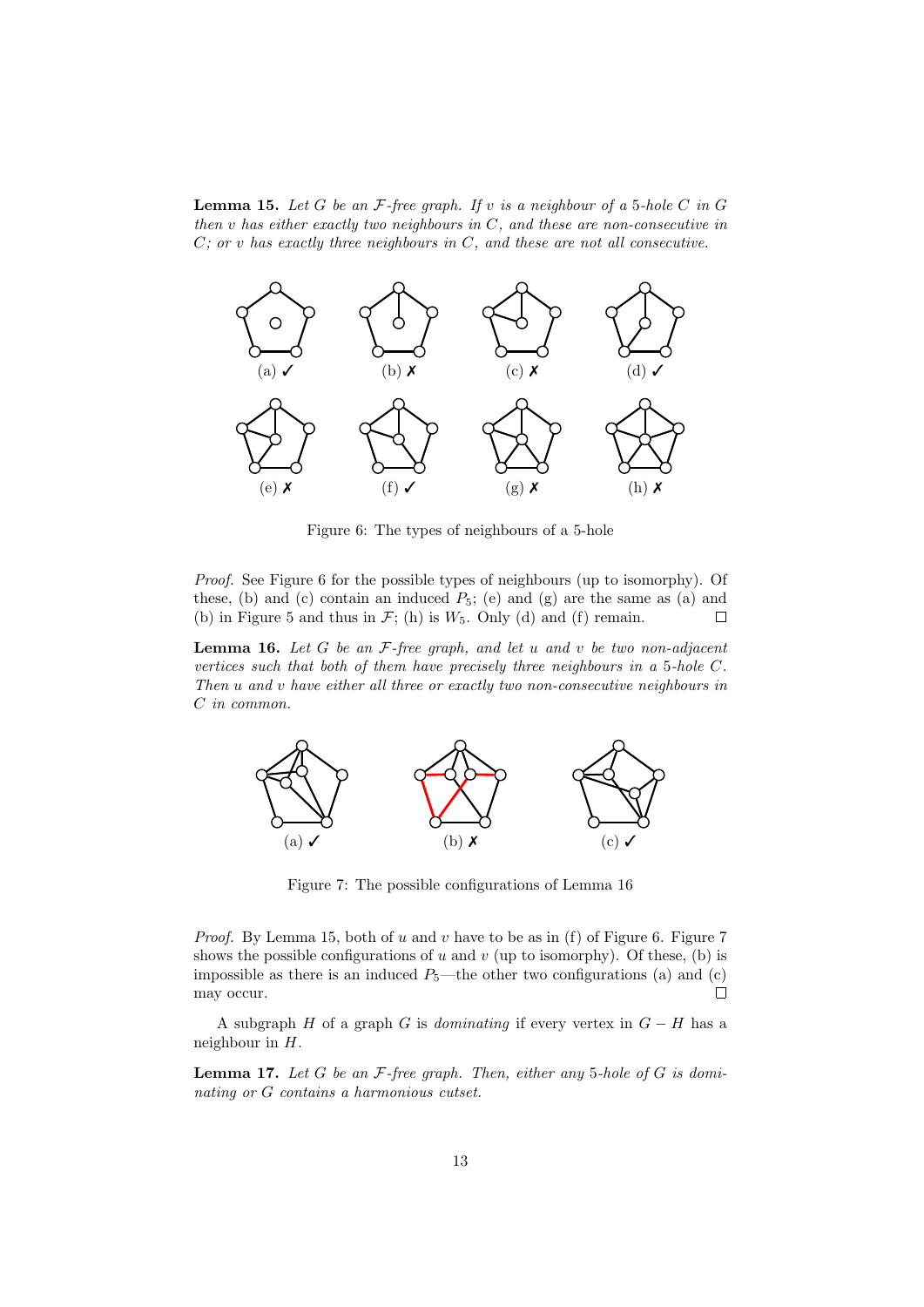*Proof.* Assume that there is a 5-hole  $C = c_1 \dots c_5 c_1$  that fails to dominate G. Our task consists in finding a harmonious cutset. We first observe:

Let  $u \in N(C)$  be a neighbour of some  $x \notin N(C)$ . Then u has Let  $a \in N(C)$  be a neighbours in C, not all of which are consecutive. (5)<br>exactly three neighbours in C, not all of which are consecutive.

So, such a  $u$  is as in (f) of Figure 6. Indeed, by Lemma 15, only (d) or (f) in Figure 6 are possible. In the former case, we may assume that the neighbours of u in C are  $c_1$  and  $c_3$ . Then, however,  $xuc_1c_4c_5$  is an induced  $P_5$ . This proves (5).



Figure 8:  $x$  in solid black.

Consider two adjacent vertices  $y, z \notin N(C)$ , and assume that there is a  $u \in N(y) \cap N(C)$  that is not adjacent to z. We may assume that  $N(u) \cap C =$  ${c_1, c_2, c_4}$  by (5). Then,  $zyuc_2c_3$  is an induced  $P_5$ , which is impossible. Thus:

$$
N(y) \cap N(C) = N(z) \cap N(C) \text{ for any adjacent } y, z \notin N(C). \tag{6}
$$

Next, fix some vertex  $x$  that is not dominated by  $C$  (and, by assumption, there is such a vertex). As a consequence of (6),  $N(x) \cap N(C)$  separates x from C. In particular,

$$
X := N(x) \cap N(C) \text{ is a separator.} \tag{7}
$$

Consider two vertices  $u, v \in X$ . Then, by (5), each of u and v have exactly three neighbours in  $C$ , not all of which are consecutive. We may assume that  $N(u) \cap V(C) = \{c_1, c_2, c_4\}.$ 

First, assume that  $uv \in E(G)$ , and suppose that the neighbourhoods of u and v in C are the same. This, however, is impossible as then  $u, v, c_1, c_2$  form a  $K_4$ . Therefore,  $uv \in E(G)$  implies  $N(u) \cap V(C) \neq N(v) \cap V(C)$ .

Now assume  $uv \notin E(G)$ . By Lemma 16, there are only two possible configurations (up to isomorphy) for the neighbours of v in C; these are (a) and (c) in Figure 7. The first of these, (a) in Figure 8, is impossible, as this is a graph of  $\mathcal{F}$ ; see Figure 5 (c). Thus, we see that  $u, v$  are as in (b) of Figure 8, that is, that  $u$  and  $v$  have the same neighbours in  $C$ .

To sum up, we have proved that:

$$
uv \in E(G) \Leftrightarrow N(u) \cap V(C) \neq N(v) \cap V(C) \text{ for any two } u, v \in X \qquad (8)
$$

An immediate consequence is that the neighbourhoods in C partition X into stable sets  $X_1, \ldots, X_k$  such that  $X_i$  is complete to  $X_j$  whenever  $i \neq j$ . As X cannot contain any triangle—together with x this would result in a  $K_4$ —it follows that  $k \leq 2$ . If  $k = 1$ , we put  $X_2 = \emptyset$  so that always  $X = X_1 \cup X_2$ .

We claim that  $X$  is a harmonious cutset. As  $X$  is a separator, by (7), we only need to prove that  $(X_1, X_2)$  is G-harmonious. For this, we have to check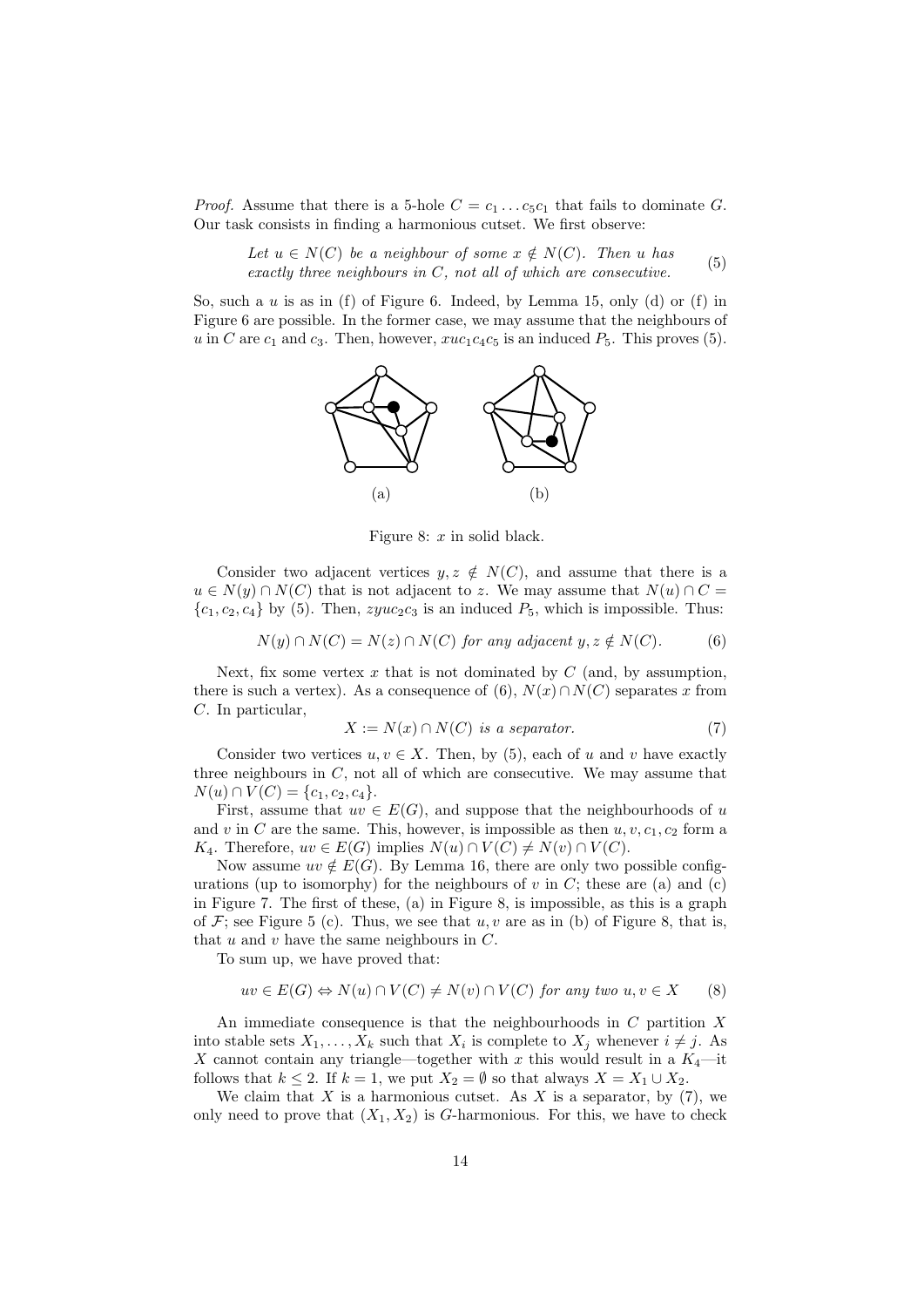the parities of induced  $X_1$ -paths and of  $X_2$ -paths; since  $X_1$  is complete to  $X_2$ any induced  $X_1 - X_2$  path is a single edge and has therefore odd length.

Suppose there is an odd induced  $X_1$ -path or  $X_2$ -path. Clearly, we may assume there is such a path P that starts in  $u \in X_1$  and ends in  $v \in X_1$ . As  $X_1$ is stable, and as G is  $P_5$ -free, it follows that P has length 3. So, let  $P = upqv$ .

Let us consider the position of  $p$  and  $q$  relative to  $C$ . We observe that neither p nor q can be in C. Indeed, if, for instance, p was in C then p would also be a neighbour of v since  $N(u) \cap V(C) = N(v) \cap V(C)$ , by (8). This, however, is impossible as  $P$  is induced.

Next, assume that  $p, q \notin N(C)$  holds. Since p and q are adjacent, we can apply (6) to p and q, which results in  $N(p) \cap N(C) = N(q) \cap N(C)$ . However, as u lies in  $N(p) \cap N(C)$  it then also is a neighbour of q, which contradicts that upqv is induced.

It remains to consider the case when one of p and q, p say, lies in  $N(C)$ . As p is adjacent to u but not to v, both of which lie in  $X_1$  and are therefore nonneighbours, it follows from (8) that  $p \notin X$ . In particular, p is not a neighbour of  $x$ , which means that  $puxv$  is an induced path.

Suppose there is a neighbour  $c \in V(C)$  of p that is not adjacent to u. By  $(8)$ , c is not adjacent to v either, so that cpuxv forms an induced  $P_5$ , a contradiction. Thus,  $N(p) \cap V(C) \subseteq N(u)$  has to hold. By (5), we may assume that the neighbours of u in C are precisely  $c_1, c_2, c_4$ . As u and p are adjacent, p cannot be neighbours with both of  $c_1$  and  $c_2$ , as this would result in a  $K_4$ . Thus, we may assume that  $N(p) \cap V(C) = \{c_2, c_4\}$ . (Note, that p has at least two neighbours in  $C$ , by Lemma 15.)

To conclude, we observe that  $pc_4c_5c_1c_2p$  forms a 5-hole, in which u has four neighbours, namely  $c_1, c_2, c_4, p$ . This, however, is in direct contradiction to Lemma 15, which means that our assumption is false, and there is no odd induced  $X_1$ -path, and no such  $X_2$ -path either. Consequently,  $(X_1, X_2)$  is  $G$ harmonious, and  $X = X_1 \cup X_2$  therefore a harmonious cutset.  $\Box$ 

**Proposition 18.** Let  $G$  be a t-imperfect graph. Then either  $G$  contains an odd hole or it contains  $K_4$  or  $C_7^2$  as an induced subgraph.

*Proof.* Assume that G does not contain any odd hole and neither  $K_4$  nor  $C_7^2$  as an induced subgraph. Observe that any odd antihole of length  $\geq 9$  contains  $K_4$ . Since the complement of a 5-hole is a 5-hole, and since  $C_7^2$  is the odd antihole of length 7, it follows that G cannot contain any odd antihole at all.

Now, by the strong perfect graph theorem it follows that  $G$  is perfect. (Note that we do not need the full theorem but only the far easier version for  $K_4$ free graphs; see Tucker [28].) Since G does not contain any  $K_4$  it is therefore t-perfect as well.  $\Box$ 

**Lemma 19.** Let G be an  $F$ -free graph. If G contains a 5-hole, and if every 5-hole is dominating then G is near-bipartite.

*Proof.* Let G contain a 5-hole, and assume every 5-hole to be dominating. Suppose that the lemma is false, i.e. that G fails to be near-bipartite. In particular, there is a vertex v such that  $G - N(v)$  is not bipartite, and therefore contains an induced odd cycle T. As any 5-hole is dominating and any k-hole with  $k > 5$ contains an induced  $P_5$ , T has to be a triangle. Let  $T = xyz$ . We distinguish two cases, both of which will lead to a contradiction.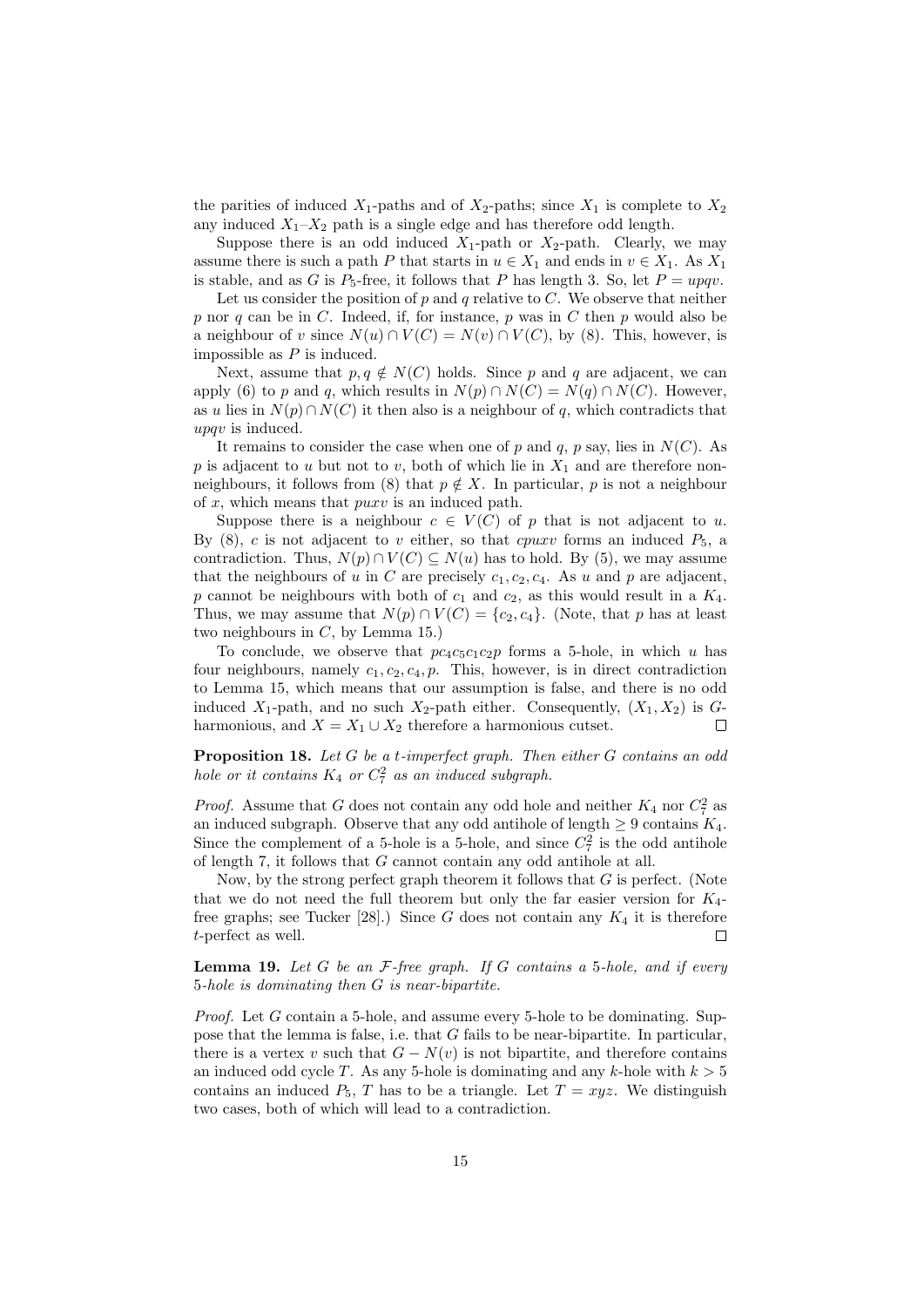#### **Case:**  $v$  lies in a 5-hole  $C$ .

Let  $C = c_1 \dots c_5 c_1$ , and  $v = c_1$ . Then T could meet C in 0, 1 or 2 vertices. If T has two vertices with C in common, these have to be  $c_3$  and  $c_4$  as the others are neighbours of  $v$ . Then, the third vertex of  $T$  has two consecutive neighbours in C, which means that by Lemma 15 its third neighbour in C has to be  $c_1 = v$ , which is impossible.

Next, suppose that T meets C in one vertex,  $c_3 = z$ , say. By Lemma 15, each of  $x, y$  has to have a neighbour opposite of  $c_3$  in  $C$ , that is, either  $c_1$  or  $c_5$ . As  $c_1 = v$ , both of x, y are adjacent with  $c_5$ . The vertices x, y could have a third neighbour in  $C$ ; this would necessarily be  $c_2$ . However, not both can be adjacent to  $c_2$  as then  $x, y, c_2, c_3$  would induce a  $K_4$ . Thus, assume x to have exactly  $c_3$  and  $c_5$  as neighbours in C. This means that  $C' = c_3x c_5c_1c_2c_3$  is a 5-hole in which y has at least three consecutive neighbours,  $c_3, x, c_5$ , which is impossible (again, by Lemma 15).

Finally, suppose that T is disjoint from C. Each of  $x, y, z$  has at least two neighbours among  $c_2, \ldots, c_5$ , and no two have  $c_3$  or  $c_4$  as neighbour; otherwise we would have found a triangle in  $G-N(v)$  meeting C in exactly one vertex, and could reduce to the previous subcase. Thus, we may assume that  $x$  is adjacent to  $c_2$  and  $c_5$ . Moreover, since no vertex of  $x, y, z$  can be adjacent to both  $c_3$ and  $c_4$  (as then it would also be adjacent to  $c_1$ , by Lemma 15) and no  $c_i \in C$ can be adjacent to all vertices of T (because otherwise  $c_i, x, y, z$  would form a  $K_4$ , it follows that we may assume that y is adjacent to  $c_2$  but not to  $c_5$ , while z is adjacent to  $c_5$  but not to  $c_2$ . Then,  $c_1c_2yzc_5c_1$  is a 5-hole in which x has four neighbours, in obvious contradiction to Lemma 15. Therefore, this case is impossible.

#### Case: v does not lie in any 5-hole.

Let  $C = c_1 \dots c_5 c_1$  be a 5-hole. Since every 5-hole is dominating, v has a neighbour in  $C$ , and thus is, by Lemma 15, either as in  $(f)$  of Figure 6 or as in (d). The latter, however, is impossible since then  $v$  would be contained in a 5-hole. Therefore, we may assume that the neighbours of  $v$  in  $C$  are precisely  ${c_1, c_2, c_4}$ . As a consequence, T can meet C in at most  $c_3$  and  $c_5$ , both not in both as  $C$  is induced.

Suppose  $T = xyz$  meets C in  $x = c_3$ . If y is not adjacent to either of  $c_1$ and  $c_4$ , then  $c_1v c_4xy$  forms an induced  $P_5$ . If, on the other hand, y is adjacent to  $c_4$  then, by Lemma 15, also to  $c_1$ . Thus, y is either adjacent to  $c_1$  or to both  $c_1$  and  $c_4$ . The same holds for z. Since y and z are adjacent, they cannot both have three neighbours in C (otherwise G would contain a  $K_4$ ). Suppose  $N(y) \cap C = \{x, c_1\}$ . But then  $xc_4c_5c_1yx$  forms an induced 5-cycle in which z has at least three consecutive neighbours; a contradiction to Lemma 15.

Consequently, T is disjoint from every 5-hole. By Lemma 15, each of  $x, y, z$ has neighbours in C as in (d) or (f) of Figure 6. However, if any of  $x, y, z$  has only two neighbours in  $C$  as in (d) then that vertex together with four vertices of C forms a 5-hole that meets  $T$ —this is precisely the situation of the previous subcase. Thus, we may assume that all vertices of  $T$  have three neighbours in  $C$  as in (f) of Figure 6. If we consider the possible configurations of two non-adjacent vertices which have three neighbours in  $C$  (namely  $v$  and a vertex of  $T$ ) as we have done in Lemma 7, we see that only (a) and (c) in Figure 7 are possible. But then each vertex of  $T$  has to be adjacent to  $c_4$ , which means that T together with  $c_4$  induces a  $K_4$ , which is impossible. П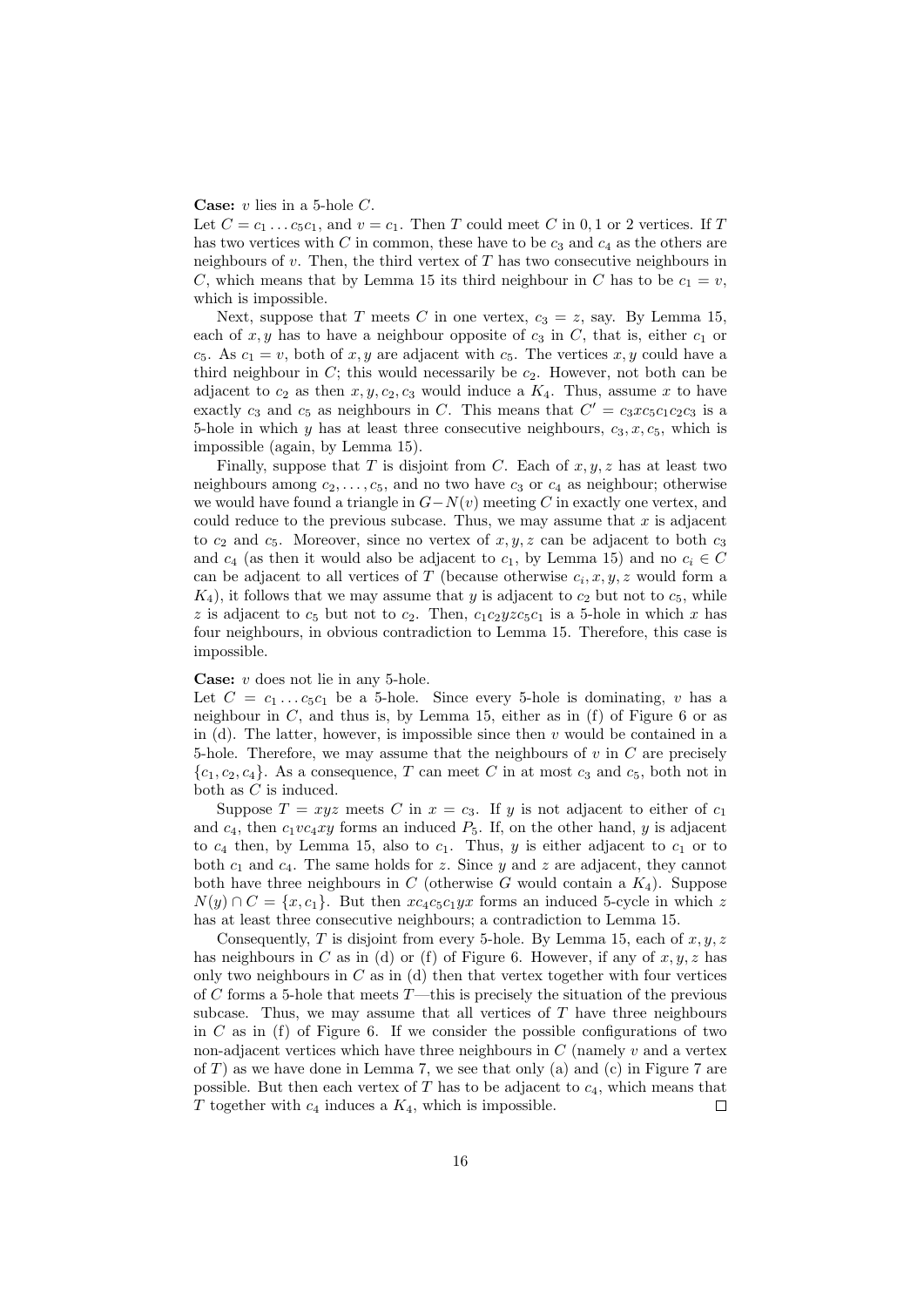*Proof of Lemma 14.* Suppose that G is a t-imperfect and but  $\mathcal{F}$ -free. By deleting suitable vertices we may assume that every proper induced subgraph of G is  $t$ -perfect. In particular, by Lemma 9,  $G$  does not admit a harmonious cutset. Since  $G$  is t-imperfect it contains an odd hole, by Proposition 18, and since  $G$  is  $P_5$ -free, the odd hole is of length 5. From Lemma 17 we deduce that any 5-hole is dominating. Lemma 19 implies that  $G$  is near-bipartite.

Noting that both  $A_{13}^4$  and  $A_{19}^7$ , as well as any Möbius ladder or any odd wheel larger than  $W_5$ , contain an induced  $P_5$ , we see with Proposition 3 that  $G$  $\Box$ is t-perfect after all.

By Lemma 14, a  $P_5$ -free graph is either t-perfect or contains one of eight t-imperfect graphs as an induced subgraph. Obviously, checking for these forbidden induced subgraphs can be done in polynomial time, so that we get as immediate algorithmic consequence:

**Theorem 20.**  $P_5$ -free t-perfect graphs can be recognised in polynomial time.

We suspect, but cannot currently prove, that t-perfection can be recognised as well in polynomial time in near-bipartite graphs.

### 7 Colouring

Can t-perfect graphs always be coloured with few colours? This is one of the main open questions about t-perfect graphs. A conjecture by Shepherd and Sebő asserts that four colours are always enough:

Conjecture 21 (Shepherd; Sebő [23]). Every t-perfect graph is 4-colourable.

The conjecture is known to hold in a number of graph classes, for instance in claw-free graphs, where even three colours are already sufficient; see [5]. It is straightforward to verify the conjecture for near-bipartite graphs:

#### Proposition 22. Every near-bipartite t-perfect graph is 4-colourable.

*Proof.* Pick any vertex v of a near-bipartite and t-perfect graph G. Then  $G N(v)$  is bipartite and may be coloured with colours 1, 2. On the other hand, as G is t-perfect the neighbourhood  $N(v)$  necessarily induces a bipartite graph as well; otherwise v together with a shortest odd cycle in  $N(v)$  would form an odd wheel. Thus we can colour the vertices in  $N(v)$  with the colours 3, 4. Е

Near-bipartite t-perfect graphs can, in general, not be coloured with fewer colours. Indeed, this is even true if we restrict ourselves further to complements of line graphs, which is a subclass of near-bipartite graphs. Two  $t$ -perfect graphs in this class that need four colours are:  $\overline{L(\Pi)}$ , the complement of the line graph of the prism, and  $L(W_5)$ . The former was found by Laurent and Seymour (see [25, p. 1207]), while the latter was discovered by Benchetrit [2]. Moreover, Benchetrit showed that any 4-chromatic  $t$ -perfect complement of a line graph contains one of  $\overline{L(\Pi)}$  and  $\overline{L(W_5)}$  as an induced subgraph.

How about  $P_5$ -free t-perfect graphs? Applying insights of Seb $\ddot{o}$  and of Sumner, Benchetrit [2] proved that  $P_5$ -free t-perfect graphs are 4-colourable. This is not tight:

**Theorem 23.** Every  $P_5$ -free t-perfect graph  $G$  is 3-colourable.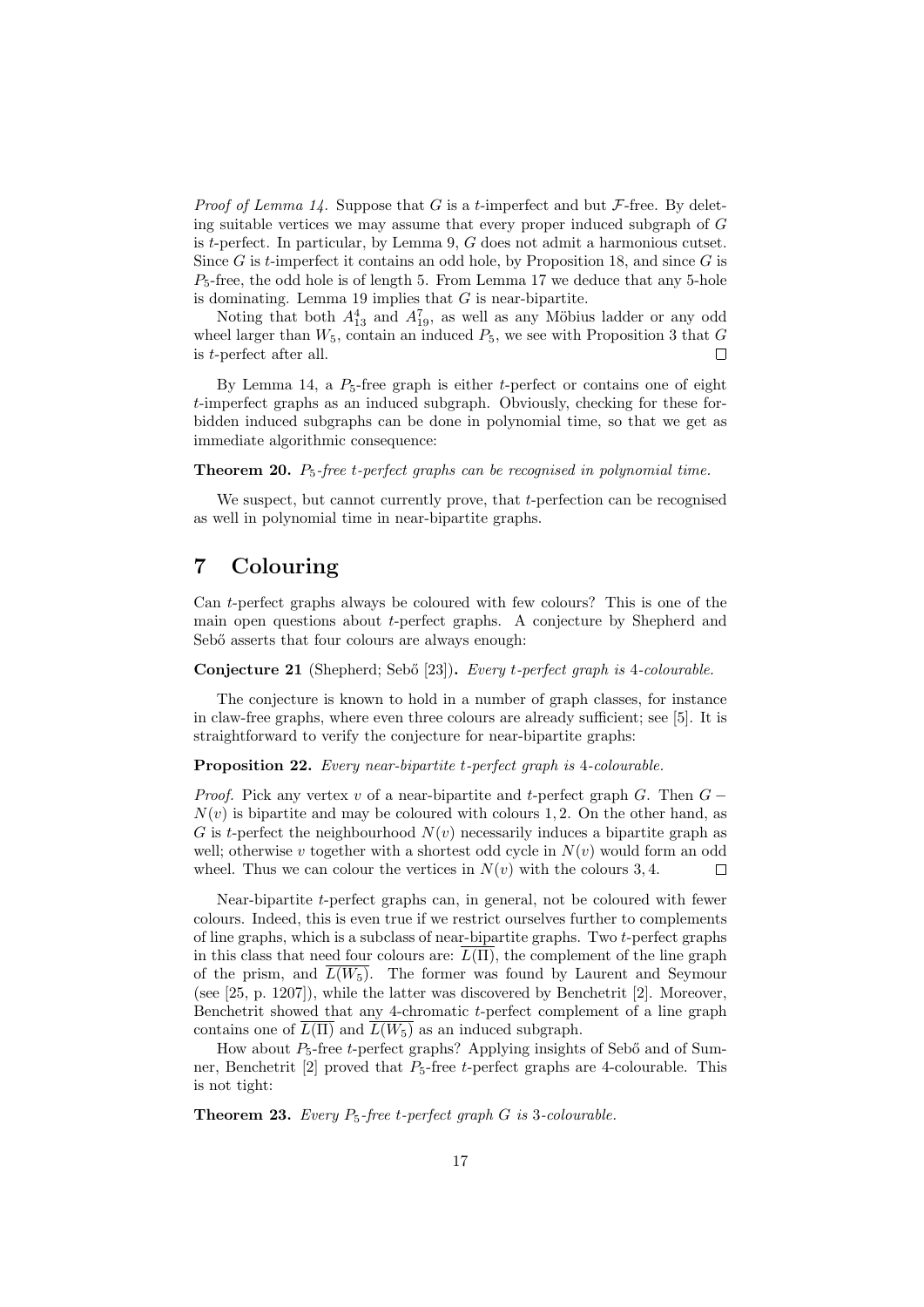

Figure 9: The remaining 4-critical  $P_5$ -free graphs of Theorem 24; in Maffray and Morel [22] these are called  $F_3-F_8$  and  $F_{10}$ . In each graph, deleting the grey vertices and then  $t$ -contracting at the black vertex results in  $K_4$ .

For the proof we use that there is a finite number of obstructions for 3 colourability in  $P_5$ -free graphs:

**Theorem 24** (Maffray and Morel [22]). A  $P_5$ -free graph is 3-colourable if and only if it does not contain  $K_4$ ,  $W_5$ ,  $C_7^2$ ,  $A_{10}^2$ ,  $A_{13}^3$  or any of the seven graphs in Figure 9 as an induced subgraph.

(Maffray and Morel call these graphs  $F_1-F_{12}$ . The graphs  $K_4$ ,  $W_5$ ,  $C_7^2$ ,  $A_{10}^2$ ,  $A_{13}^3$  are respectively  $F_1$ ,  $F_2$ ,  $F_9$ ,  $F_{11}$  and  $F_{12}$ .) A similar result was obtained by Bruce, Hoàng and Sawada [4], who gave a list of five forbidden (not necessarily induced) subgraphs.

*Proof of Theorem 23.* Any  $P_5$ -free graph G that cannot be coloured with three colours contains one of the twelve induced subgraphs of Theorem 24. Of these twelve graphs, we already know that  $K_4$ ,  $W_5$ ,  $C_7^2$ ,  $A_{10}^2$ ,  $A_{13}^3$  are *t*-imperfect, and thus cannot be induced subgraphs of a t-perfect graph. It remains to consider the seven graphs in Figure 9. These graphs are t-imperfect, too: each can be turned into  $K_4$  by first deleting the grey vertices and then performing a t-contraction at the respective black vertex. П

We mention that Benchetrit [2] also showed that  $P_6$ -free t-perfect graphs are 4-colourable. This is tight: both  $\overline{L(\Pi)}$  and  $\overline{L(W_5)}$  (and indeed all complements of line graphs) are  $P_6$ -free. We do not know whether  $P_7$ -free t-perfect graphs are 4-colourable.

We turn now to fractional colourings. A motivation for Conjecture 21 was certainly the fact that the *fractional chromatic number*  $\chi_f(G)$  of a t-perfect graph G is always bounded by 3. More precisely, if  $og(G)$  denotes the *odd girth* of G, that is, the length of the shortest odd cycle, then  $\chi_f(G) = 2 \frac{og(G)}{og(G)-1}$  as long as  $G$  is  $t$ -perfect (and non-bipartite). This follows from linear programming duality; see for instance Schrijver [25, p. 1206].

Recall that a graph G is perfect if and only if  $\chi(H) = \omega(H)$  for every induced subgraph  $H$  of  $G$ . As odd cycles seem to play a somewhat similar role for  $t$ -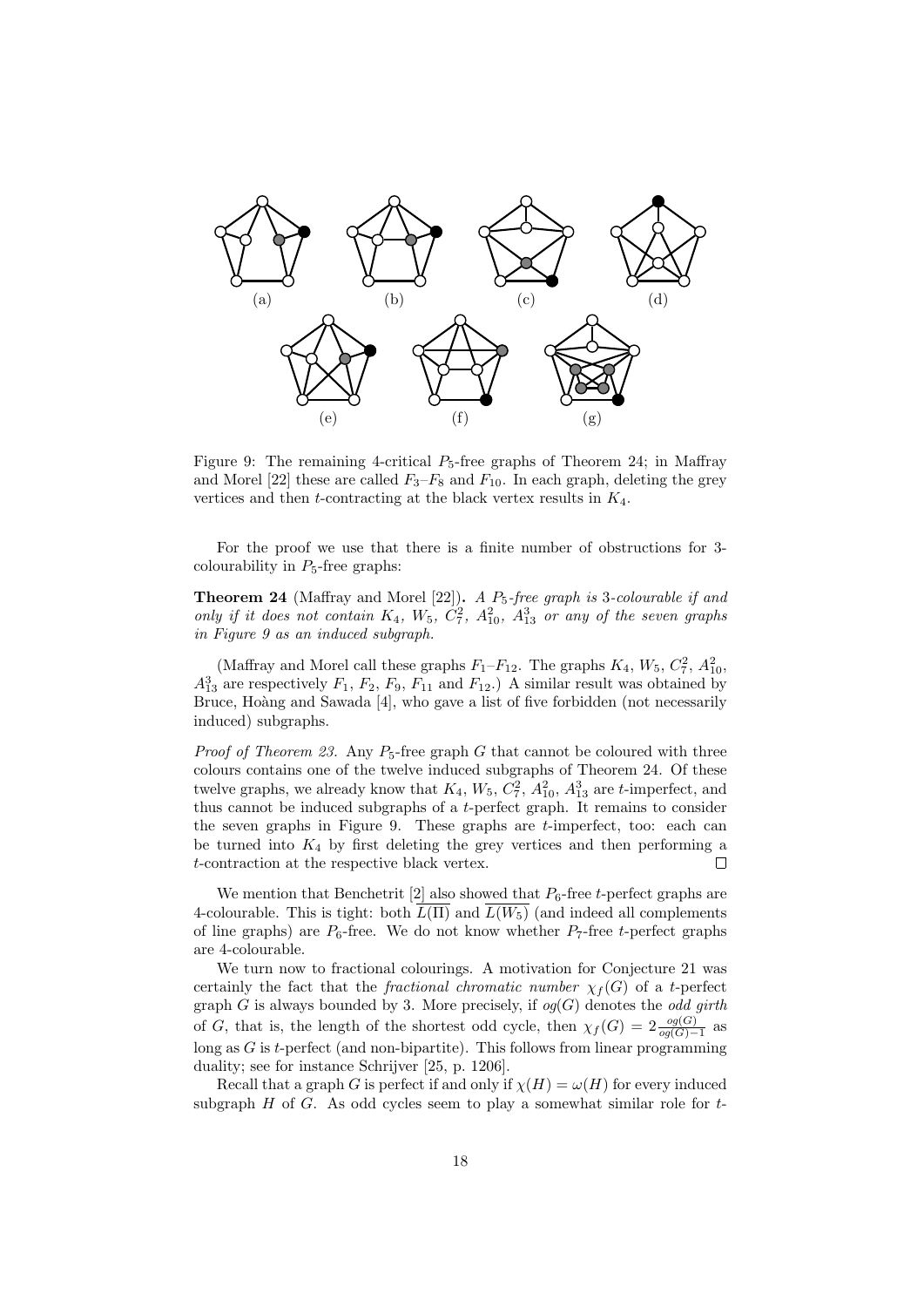perfection as cliques play for perfection, one might conjecture that t-perfection is characterised in an analogous way:

**Conjecture 25.** A graph G is t-perfect if and only if  $\chi_f(H) = 2 \frac{og(H)}{og(H)-1}$  for every non-bipartite t-minor H of G.

Note that the conjecture becomes false if, instead of t-minors, only induced subgraphs  $H$  are considered. Indeed, in the  $t$ -imperfect graph obtained from  $K_4$  by subdividing some edge twice, all induced subgraphs satisfy the condition (but not the *t*-minor  $K_4$ ).

An alternative but equivalent formulation of the conjecture is:  $\chi_f(G)$  $2 \frac{og(G)}{og(G)}$  $\frac{og(G)}{og(G)-1}$  holds for every minimally t-imperfect graph G. It is straightforward to check that all minimally t-imperfect graphs that are known to date satisfy this. In particular, it follows that the conjecture is true for  $P_5$ -free graphs, for near-bipartite graphs, as well as for claw-free graphs; see [5] for the minimally t-imperfect graphs that are claw-free.

#### Acknowledgment

We thank Oliver Schaudt for pointing out [22]. We also thank one of the referees for bringing the work of Holm et al. [20] to our attention, as well as identifying inaccuracies that led to a (hopefully!) clearer presentation of Theorems 20 and 23.

#### References

- [1] F. Barahona and A.R. Mahjoub, Decompositions of graphs and polyhedra III: Graphs with no W<sup>4</sup> minor, SIAM J. Discrete Math. 7 (1994), 372–389.
- [2] Y. Benchetrit, Geometric properties of the chromatic number: polyhedra, structure and algorithms, Ph.D. thesis, Université de Grenoble, 2015.
- [3] M. Boulala and J.P. Uhry, *Polytope des indépendants d'un graphe série*parallèle, Disc. Math. **27** (1979), 225–243.
- [4] D. Bruce, C.T. Hoàng, and J. Sawada, A certifying algorithm for 3*colorability of P<sub>5</sub>-free graphs*, Algorithms and Computation, Lecture Notes in Computer Science, vol. 5878, Springer Berlin Heidelberg, 2009, pp. 594– 604.
- [5] H. Bruhn and M. Stein, *On claw-free t-perfect graphs*, Math. Prog. (2012), 461–480.
- [6] M. Chudnovsky, N. Robertson, P. Seymour, and R. Thomas, The strong perfect graph theorem, Ann. Math. 164 (2006), 51–229.
- [7] M. Chudnovsky, N. Robertson, P.D. Seymour, and R. Thomas,  $K_4$ -free graphs with no odd holes, J. Combin. Theory (Series B) 100 (2010), 313– 331.
- [8] M. Chudnovsky and P. Seymour, The structure of claw-free graphs, Surveys in combinatorics 327 (2005), 153–171.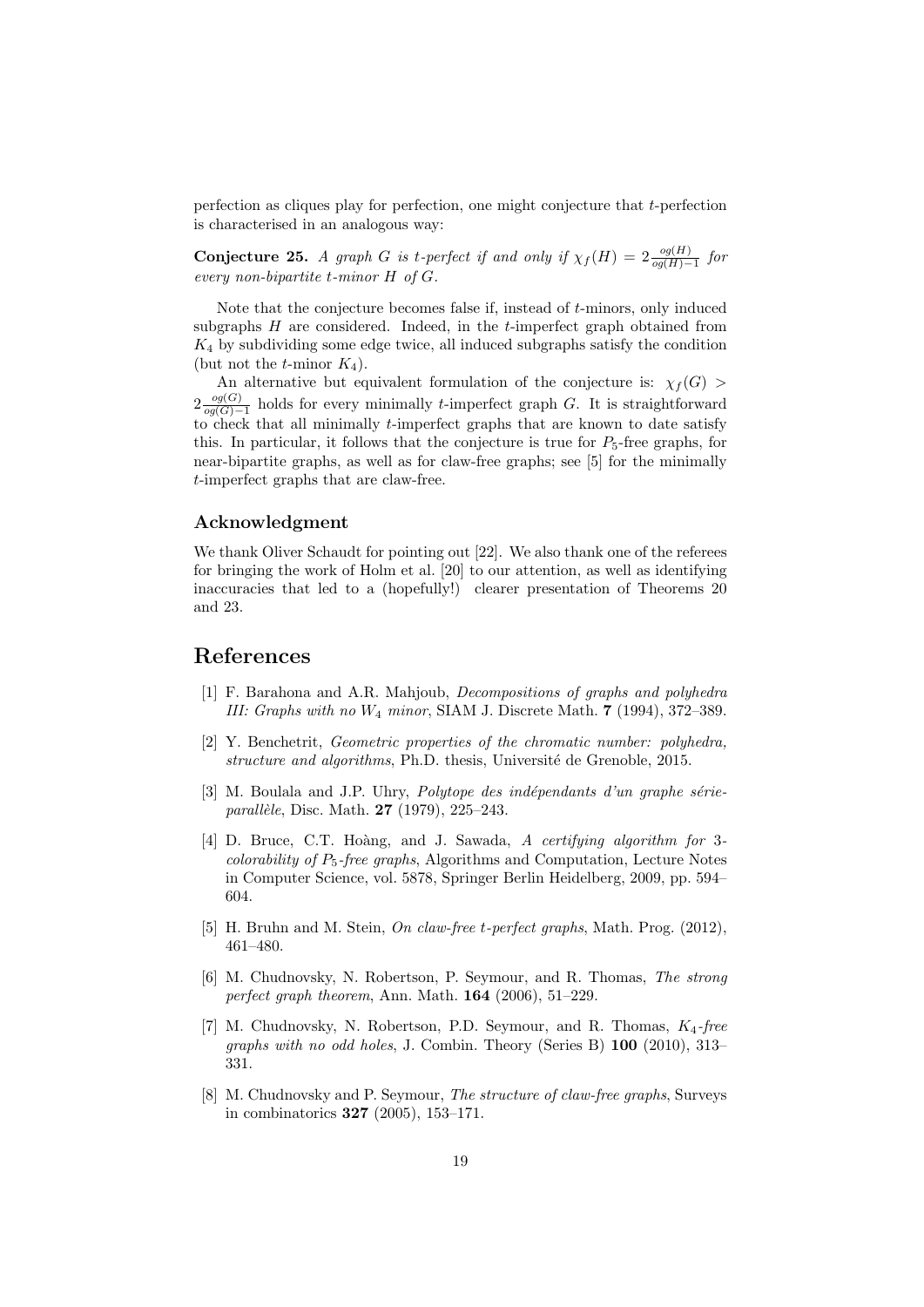- [9] V. Chvátal, On certain polytopes associated with graphs, J. Combin. Theory (Series B) 18 (1975), 138–154.
- [10] R. Diestel, *Graph theory*, 4 ed., Springer-Verlag, 2010.
- [11] F. Eisenbrand, S. Funke, N. Garg, and J. Könemann, A combinatorial algorithm for computing a maximum independent set in a t-perfect graph, In Proc. of the ACM-SIAM Symp. on Discrete Algorithms, ACM, 2003, pp. 517–522.
- [12] F. Eisenbrand, G. Oriolo, G. Stauffer, and P. Ventura, Circular ones matrices and the stable set polytope of quasi-line graphs, International Conference on Integer Programming and Combinatorial Optimization (2005), 291–305.
- [13] J. Fonlupt and A. Hadjar, The stable set polytope and some operations on graphs, Disc. Math. 252 (2002), 123–140.
- [14] J. Fonlupt and J.P. Uhry, Transformations which preserve perfectness and h-perfectness of graphs, Ann. Disc. Math. 16 (1982), 83–95.
- [15] D.R. Fulkerson, Anti-blocking polyhedra, J. Combin. Theory (Series B) 12  $(1972), 50-71.$
- [16] A.M.H. Gerards, A min-max relation for stable sets in graphs with no odd-K4, J. Combin. Theory (Series B) 47 (1989), 330–348.
- [17] A.M.H. Gerards and F.B. Shepherd, The graphs with all subgraphs t-perfect, SIAM J. Discrete Math. 11 (1998), 524–545.
- [18] M. Grötschel, L. Lovász, and A. Schrijver, Relaxations of vertex packing, J. Combin. Theory (Series B) 40 (1986), 330–343.
- [19] , Geometric algorithms and combinatorial optimization, Springer-Verlag, 1988.
- $[20]$  E. Holm, L. M. Torres, and A. K. Wagler, On the Chvátal rank of linear relaxations of the stable set polytope, Intl. Trans. in Op. Res. 17 (2010), 827–849.
- [21] L. Lovász, Submodular functions and convexity, Mathematical Programming The State of the Art  $(A.$  Bachem, B. Korte, and M. Grötschel, eds.), Springer Berlin Heidelberg, 1983, pp. 235–257.
- [22] F. Maffray and G. Morel, On 3-colorable  $P_5$ -free graphs, SIAM J. Discrete Math. 26 (2012), 1682–1708.
- [23] A. Sebő, personal communication.
- $[24]$  A. Ben Rebea, Étude des stables dans les graphes quasi-adjoints, Ph.D. thesis, Université de Grenoble, 1981.
- [25] A. Schrijver, Combinatorial optimization. Polyhedra and efficiency, Springer-Verlag, 2003.
- [26] F.B. Shepherd, Applying Lehman's theorems to packing problems, Math. Prog. 71 (1995), 353–367.